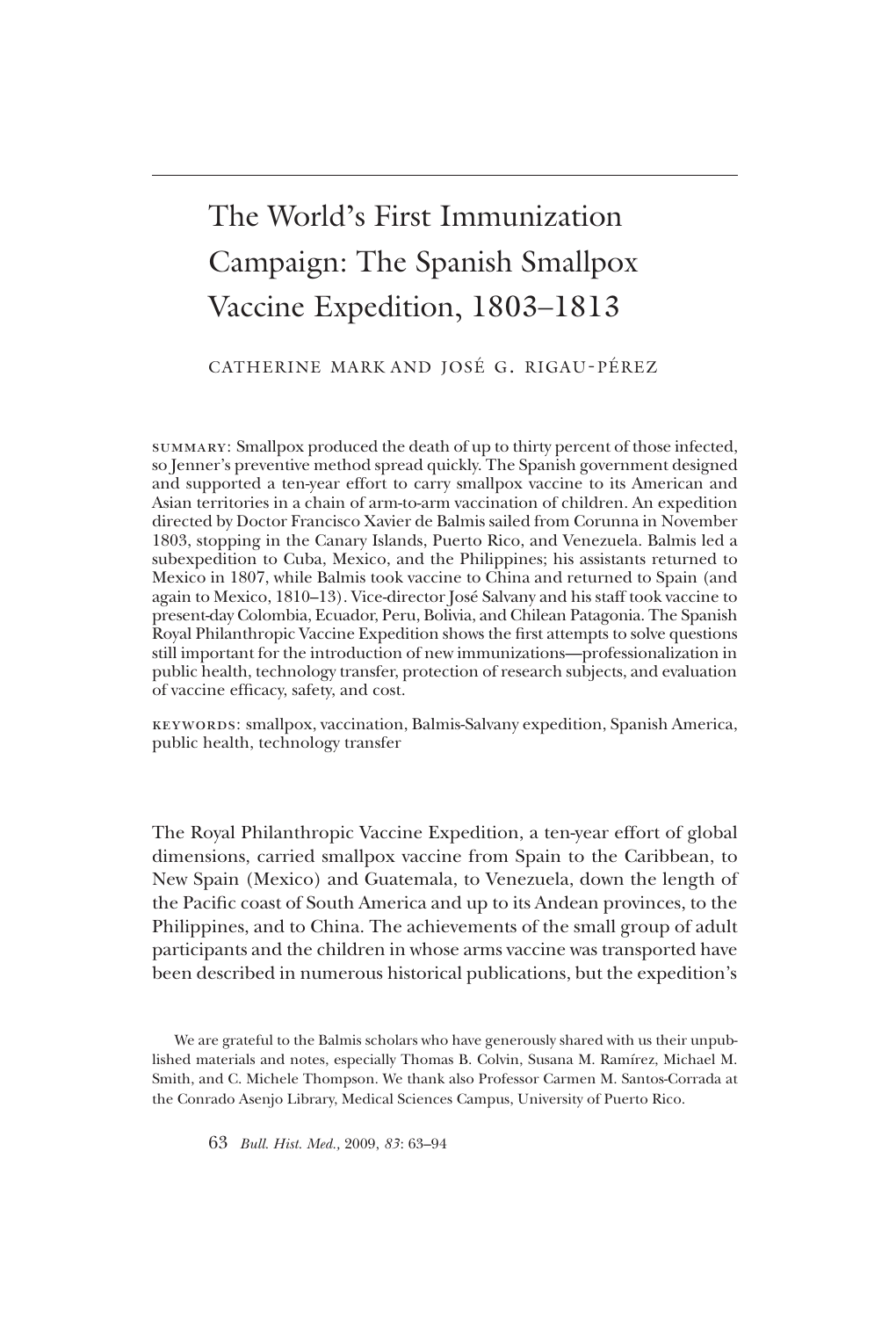organization, goals, methods, and accomplishments have failed to attract attention and study as a precedent for modern vaccination campaigns.

Current immunization programs must pursue high coverage of a clearly defined target population, manage a reliable logistics and transport system, employ trained health workers, reduce administrative and geographical barriers (with fixed and, if necessary, mobile delivery sites), and inform and motivate the population to make use of the vaccine.<sup>1</sup> Some of the major lessons learned by the Expanded Programme on Immunization of the World Health Organization in the 1980s also include the following: personal involvement of political, religious, and social leadership mobilizes communities; communication is a critical component of a program and uses multiple channels (face-to-face, print, mass media) to deliver the message; staff training provides the technical skills for planning and management; successful programs have a process measure (coverage) as well as outcome indicator (disease incidence); disease surveillance helps focus efforts on areas of greatest risk; decentralization of resources, coupled with a national plan of action, permits more effective and rapid activities; research and development provide a technical basis for advancing program goals; unbalanced concerns over risks, and public apathy toward immunization, as disease incidence declines, must be countered everywhere.<sup>2</sup> As we will explain, the organizers and staff of the Spanish vaccine expedition were aware of the importance of many of these concepts even at the planning of their voyage. Although their solutions to these problems proceeded from the knowledge and attitudes of their time, their foresight for the requirements of success in the field marks them as precursors of modern vaccination campaigns.

We present a summary of the Royal Philanthropic Vaccine Expedition's progress, based on standard extensive secondary accounts, recently reported data (almost entirely unavailable in English), and our own archival research. We reframe the conventional analysis of the expedition in the context of the demands of the situation, an international vaccination campaign, which were unique at the time. We then briefly examine the expedition's goals and development in comparison to the only contemporary governmentally structured vaccination effort, in British India. The Spanish expedition was the first campaign to identify and anticipate solutions for problems that were then without precedent but that would recur in many vaccination programs thereafter. Stated in modern terms,

<sup>1.</sup> Felicity T. Cutts and Jean-Marc Olivé, "Vaccination Programs in Developing Countries," in *Vaccines*, ed. Stanley A. Plotkin and Walter A. Orenstein (Philadelphia: W. B. Saunders, 1999), pp. 1047–73, esp. 1050.

<sup>2.</sup> Paul F. Basch, *Vaccines and World Health: Science, Policy, and Practice* (New York: Oxford University Press, 1994), pp. 174.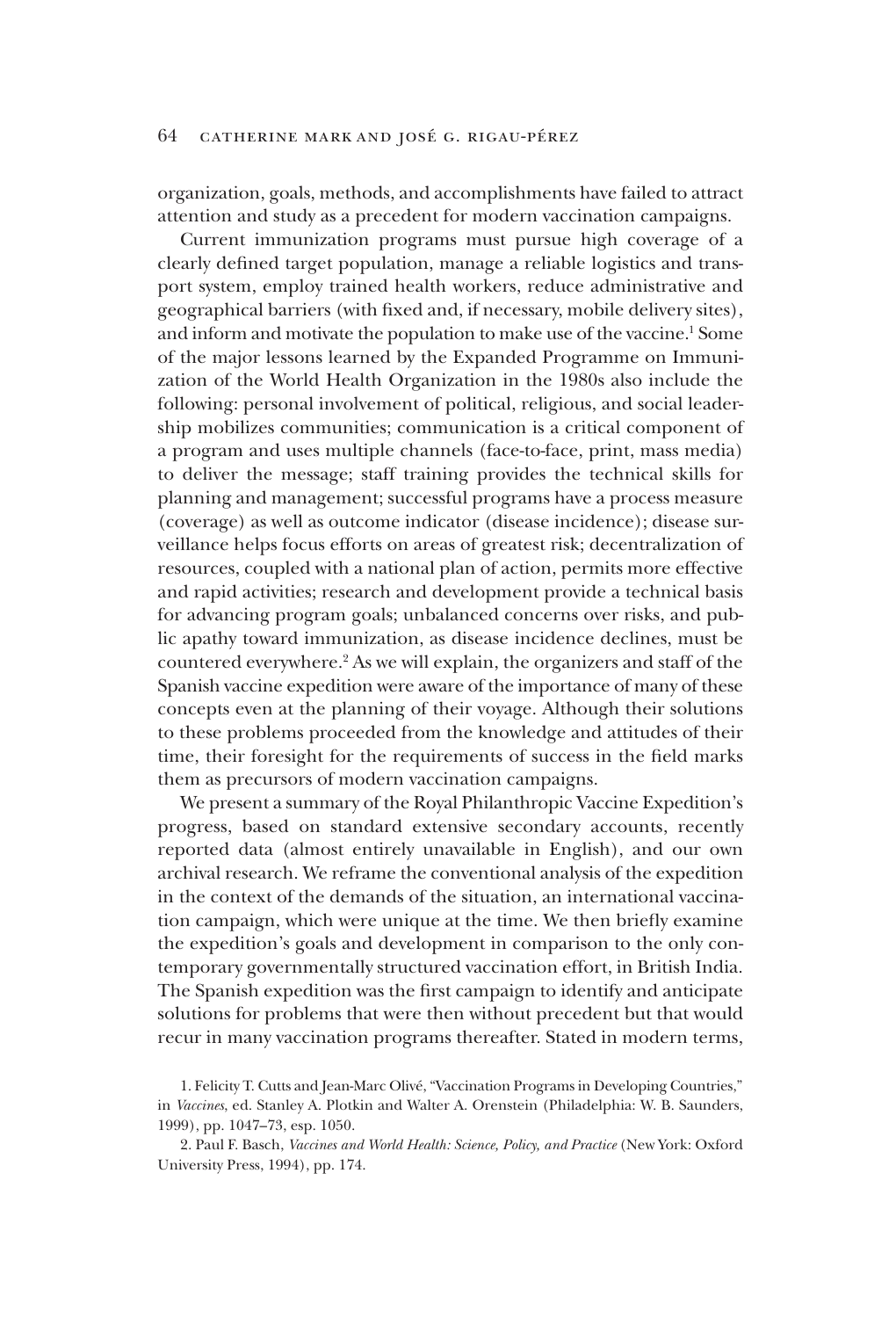these issues are clinical (regarding vaccine quality and safety), administrative (funding, centralization, specialization of staff, institutionalization), epidemiologic (broad coverage, disease surveillance), and ethical (protection of vaccinees, consent to treatment).

#### The Public Health Problem

At the close of the eighteenth century, the threat of smallpox had a different meaning for Spain than it did for most of her neighbors. Morbidity and mortality rates at home, although severe, were similar to those in other European countries, where smallpox could result in the death of up to one third of cases. In Spain's extensive overseas territories, the impact of successive epidemics was devastating. As the disease was introduced in the Americas around 1518, the native peoples had no genetic resistance to the virus or ancient empiric treatment or preventive methods. Case-fatality rates could exceed fifty percent.<sup>3</sup> The contagiousness of the disease was well recognized, but strict case isolation was rarely enforceable.

Inoculation (variolation), which had been practiced in Asia and Africa since ancient times, was introduced to the Western Hemisphere through its use in London and Boston during epidemics in 1721. Violent medical disputes raged for the next eighty years on its risks and benefits. Inoculation was performed by introducing a small amount of liquid from a smallpox vesicle into the subcutaneous tissue of a healthy subject, who then acquired a mild case of smallpox, which usually healed without scarring.<sup>4</sup> While mortality for smallpox acquired by natural infection was fifteen to thirty-three percent, the mortality rate for inoculation in the late eighteenth century was less than one fifth of a percent, one to two hundred times less.<sup>5</sup> The method was not innocuous, however. Critics of inoculation argued that it contributed to the spread rather than to the prevention of smallpox; its protective efficacy was uncertain and depended on the specific method used. It exposed the individual to some risk of injury (blindness, disfigurement) or even death, when it was possible that the person would never contract natural smallpox.<sup>6</sup> In Spain, variolation was used

3. Frank Fenner, Donald A. Henderson, Isao Arita, Zdeno Jezek, and Ivan D. Ladnyi, *Smallpox and its Eradication* (Geneva: World Health Organization, 1988), pp. 236–38.

5. Peter Razzell, *The Conquest of Smallpox: The Impact of Inoculation on Smallpox Mortality in Eighteenth Century Britain* (Firle, Sussex: Caliban Books, 1977), pp. 133, 23.

6. Francisco Gil, *Disertación físico-médica en la qual se prescribe un método seguro para preservar a los pueblos de viruelas hasta lograr la completa extinción de ellas en todo el reyno* (Madrid, 1784), pp. 29–30, 37–40, 76–78.

<sup>4.</sup> Arnold C. Klebs, "The Historic Evolution of Variolation," *Bull. Johns Hopkins Hosp.*, 1913, *24* : 69–83.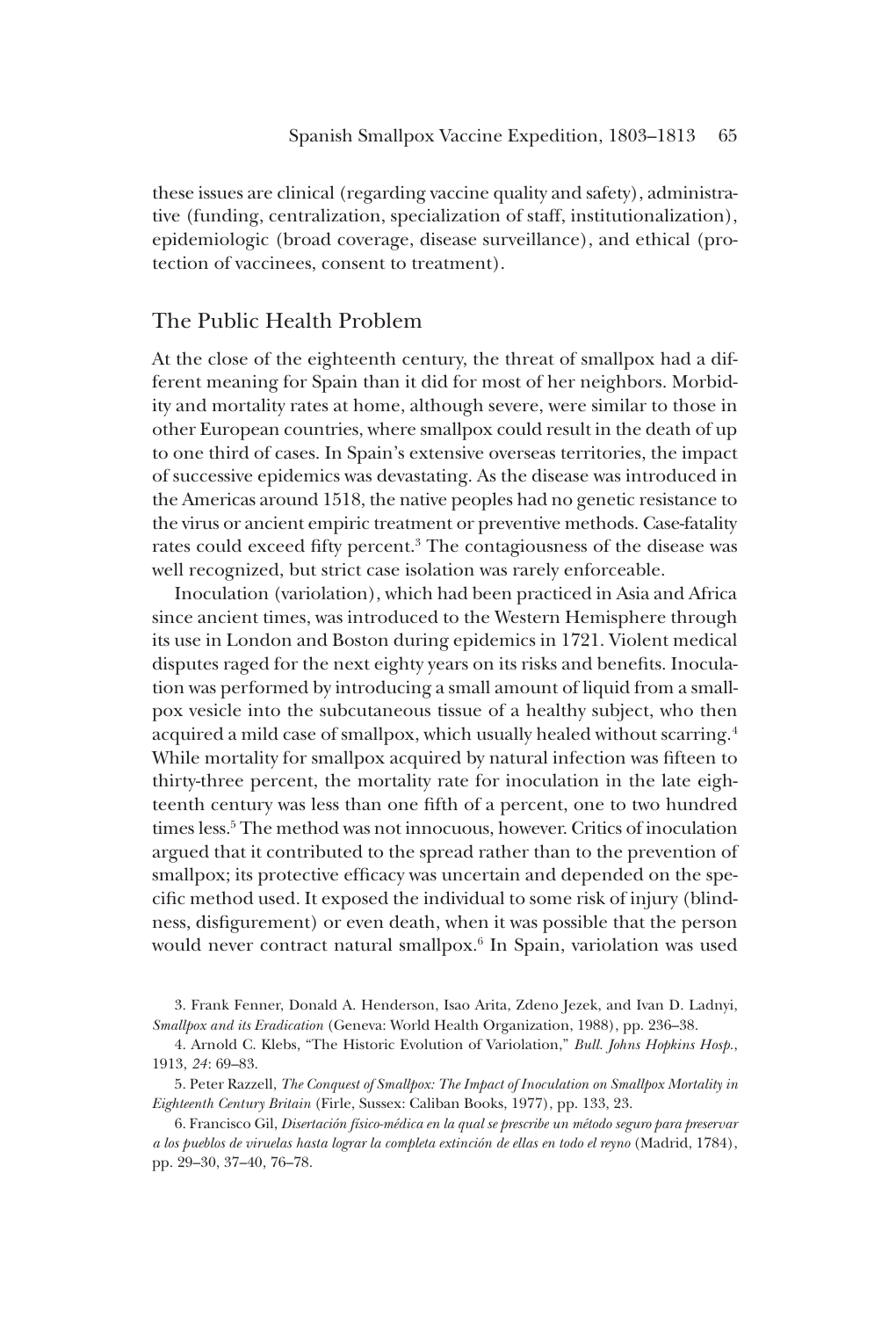in 1728 but was rarely practiced until the 1770s.<sup>7</sup> Although never really popular in Spain, it was used sporadically in some American territories, mostly at the time of an epidemic: Santiago de Chile in 1765; Caracas in 1766; Lima in 1777 and 1797; México in 1779 and 1797; Guatemala in 1780 and 1794; Bogotá and environs in 1756–57, 1782, and 1796; Puerto Rico in 1792; and Paraguay in 1797.<sup>8</sup>

An abridged version of Edward Jenner's 1798 *Inquiry* into the use of cowpox as a preventive measure against smallpox appeared early in 1799 in Spain's *Semanario de Agricultura y Artes*. Jenner's method was safer and easier to use than variolation and could offer protection to large segments of the population. The vaccine reached Spain in December 1800, and by the end of 1801, several thousand vaccinations had been reported in Catalonia, Madrid, Navarre, and the Basque Country.<sup>9</sup> From 1799 to 1804, dozens of translations and original reports, treatises, and bulletins, as well as newspaper articles and editorials on smallpox vaccination were published in Spain. These documents circulated widely and were also read carefully in Spanish America.<sup>10</sup>

### Proposals for a Solution

Attempts were made in many territories to obtain the vaccine lymph dried onto silk threads or sealed between glass plates, but such conservation methods proved unreliable on lengthy journeys and in warm climates. Although transporting the vaccine from Europe was an expensive undertaking whose success was uncertain, King Carlos IV of Spain instructed the Council of the Indies in March 1803 to evaluate the means with which it could introduce vaccine in the American and Asian possessions.<sup>11</sup> It

7. Luis S. Granjel, *Historia de la medicina española* (Barcelona: Sayma, 1962), p. 115.

8. Francisco Guerra, *Epidemiología americana y filipina, 1492–1898* (Madrid: Ministerio de Sanidad y Consumo, 1999), pp. 379, 389, 393, 396, 408, 414, 419, 424, 429. For Bogotá, see also Marcelo Frías Núñez, *Enfermedad y sociedad en la crisis colonial del Antiguo Régimen (Nueva Granada en el tránsito del siglo XVIII al XIX: las epidemias de viruelas)* (Madrid: Consejo Superior de Investigaciones Científicas, 1992), pp. 66–68; for Chile and Peru, see Juan B. Lastres, *La salud pública y la prevención de la viruela en el Perú* (Lima: Ministerio de Hacienda y Comercio, 1957), pp. 39–45.

9. Antonio Rumeu de Armas, "Primeros progresos de la vacunación en España," *Medicina Española*, 1940, *4* : 317–29.

10. José G. Rigau-Pérez, "La difusión en Hispanoamérica de las primeras publicaciones españolas sobre vacuna, 1799–1804," *Asclepio*, 1992, *1* : 165–79; Guillermo Olagüe de Ros and Mikel Astrain Gallart, "Propaganda y filantropismo: los primeros textos sobre la vacunación jenneriana en España (1799–1801)," *Medicina e Historia* (Tercera época), 1995, *56* : 1–16.

11. The first published report on the Spanish Philanthropic Vaccine Expedition appeared as a supplement (*Una relación de la Expedición de Balmis a América*) to the *Gazeta de Madrid* on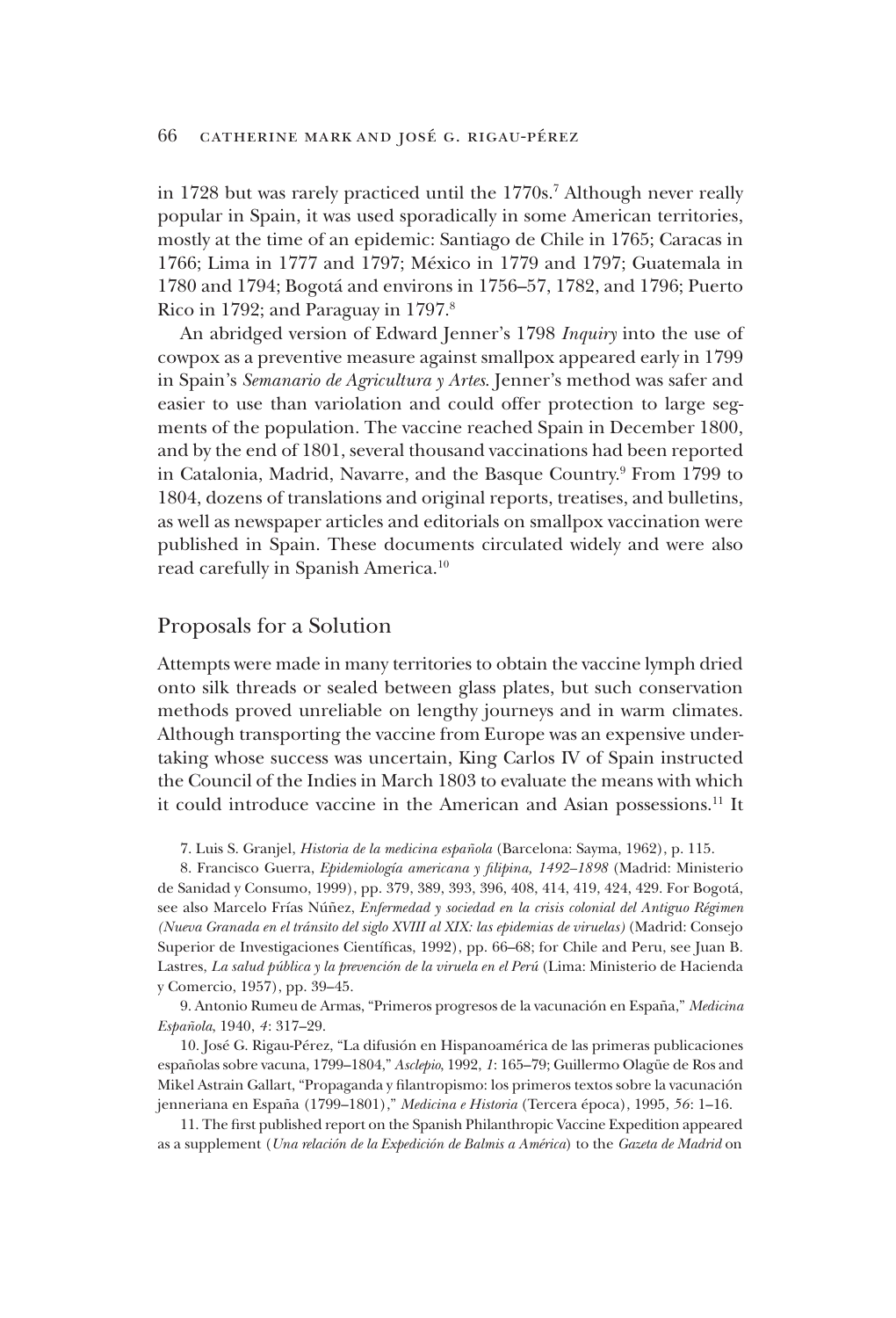would seem incredible that the Spanish government, with the economic and political problems it suffered in 1803 and the slow communications of the times, could successfully distribute vaccine throughout the world, but it had developed great expertise in the organization of transatlantic expeditions in recent decades, focused mainly on the exploration of the geography and natural resources of the Indies.<sup>12</sup> Two centuries before "globalization," the Spanish government established credit lines and paid expenses and salaries simultaneously in Spain (to relatives of expedition staff) and wherever its agents fulfilled their missions. In the case of the vaccine expedition, there were even requests for proposals and evaluations by experts who then modified the initial plans for projects, but we cannot yet speak of equal opportunities or impartiality in the evaluations.

The government's departments ("secretariats") were five: State, Finances, Navy, War, and Gracia y Justicia, or Beneficence and Justice. The latter's jurisdiction included sanitary affairs, and among the many bodies over which it exercised oversight was the Board of King's Surgeons ( Junta de Cirujanos de Cámara del Rey). The Council of the Indies, on its

<sup>14</sup> October 1806, shortly after Balmis's return to Spain and reception at court. For nearly eighty years thereafter, most descriptions of the expedition summarized this account. Following Eduardo Moreno Caballero's original research published as *Sesión apologética dedicada al Dr. D. Francisco Xavier de Balmis Berenguer* (Valencia: Ferrer de Orga, 1885), a body of literature began to develop founded on analysis of archival documents; see Emili Balaguer i Perigüell, "La historiografía cientificomédica sobre Balmis y la Real Expedición Filantrópica de la Vacuna," in *La Real Expedición Filantrópica de la Vacuna: doscientos años de lucha contra la viruela*, ed. Susana Ramírez, Luis Valenciano, Rafael Nájera, and Luis Enjuanes (Madrid: Consejo Superior de Investigaciones Científicas, 2004), pp. 41–60. One of the early studies based on comprehensive documentary review (1948) was by Gonzalo Díaz de Yraola, *La vuelta al mundo de la Expedición de la Vacuna (1803–1810) [The Spanish Royal Philanthropic Expedition: The Round-the-World Voyage of the Smallpox Vaccine (1803–1810)]*, 2nd ed., facsimile with translation to English, trans. and ed. Catherine Mark (Madrid: Consejo Superior de Investigaciones Científicas, 2003). To avoid individual footnotes documenting each incident in the expedition, we refer the reader to this publication for details. Although it is not the most recent account, it has a chronological organization, an appendix summarizing the course of the expedition, and an index of names, dates, and places that facilitates location of specific items. We provide other references for additions, corrections, and clarifications resulting from later research.

<sup>12.</sup> Francisco Javier Puerto Sarmiento, *Ciencia de cámara. Casimiro Gómez Ortega (1741– 1818), el científico cortesano* (Madrid: Consejo Superior de Investigaciones Científicas, 1992); Alejandro R. Díez Torre, Tomás Mallo, Daniel Pacheco Fernández, and Ángeles Alonso Flecha, coords., *La ciencia española en ultramar. Actas de las I Jornadas sobre España y las expediciones científicas en América y Filipinas* (Aranjuez: Doce Calles, 1991); Alejandro R. Díez Torre, Tomás Mallo, and Daniel Pacheco Fernández (coords.), *De la ciencia Ilustrada a la ciencia Romántica. Actas de las II Jornadas sobre España y las expediciones científicas en América y Filipinas* (Aranjuez: Doce Calles, 1995).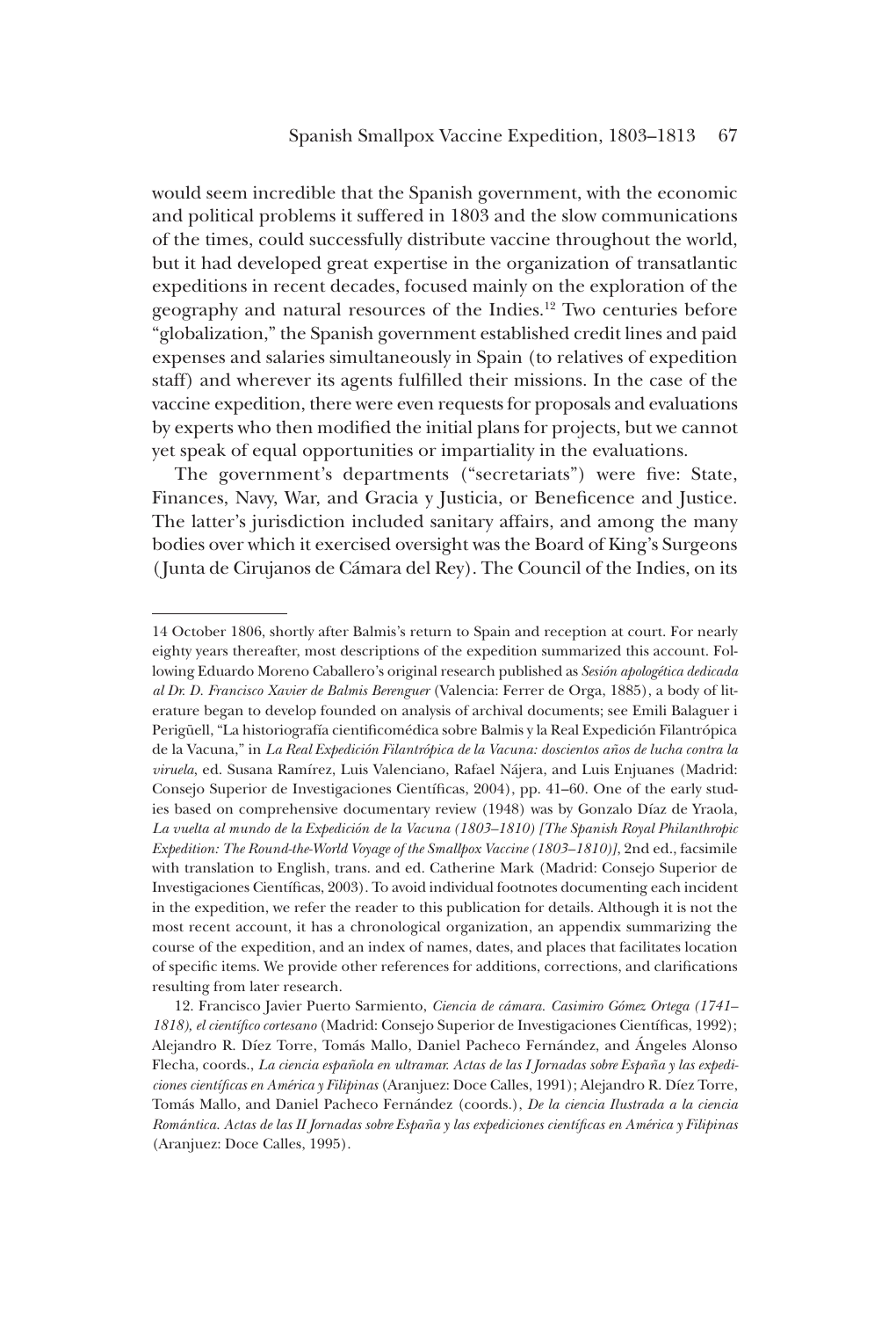part, responded to the king through the secretaries (department heads). The council received information and petitions from the authorities in the Indies and could, on its decision, demand reports.<sup>13</sup>

The council responded to the king's order with a plan it had already requested from Dr. José Flores, a Guatemalan expert on smallpox inoculation, physician of the royal chamber, and resident of Madrid. On 28 February 1803, he proposed two expeditions, one to the Caribbean, Mexico, and Central America and another to South America.<sup>14</sup> The council suggested that Flores and Francisco Xavier de Balmis be asked to lead the expeditions.The plans evolved through consultations among the Council of the Indies, the Secretary of Beneficence and Justice, and the Board of King's Surgeons.<sup>15</sup> Balmis was soon selected to head the expedition. At forty-nine years of age, he had served as a military surgeon in several campaigns and in hospitals on both sides of the Atlantic. He had ample medical experience in the Americas, was an ardent promoter of Jenner's discovery, had acted as a vaccinator in Madrid, and had recently translated Moreau de la Sarthe's 1801 treatise on vaccination technique.<sup>16</sup> Balmis proposed a route to the Caribbean territories and to Mexico, followed by a sea journey to Lima, overland expeditions branching to Quito, Chile, and Buenos Aires, and a later voyage to the Philippine Islands. His systematic plan detailed the expedition's logistics and specified the duties of the medical and nursing staff. Its essence lay in three objectives: cost-free vaccination of the general population, training of local physicians in correct vaccine administration, and establishment of central and regional vaccination boards ( Juntas de Vacunación*)* to preserve and distribute the vaccine and to maintain orderly immunization records for further investigation.<sup>17</sup>

Carlos IV approved the project in June 1803, with Balmis as its director; the royal treasury would assume the cost of the undertaking. The authorities in Spain's American and Asian possessions received orders to provide

13. José Antonio Escudero, *Los cambios ministeriales a finales del antiguo régimen* (Seville: Universidad de Sevilla, Tusquets, 1975), pp. 9, 35–37.

14. Rodolfo MacDonald Kanter, "Segundo centenario de la llegada de la vacuna contra la viruela en el Reino de Guatemala, 1804 –2004," *Anales de la Academia de Geografía e Historia de Guatemala*, 2004, *LXXIX*: 183–210, esp. pp. 196–97.

15. Michael M. Smith, "The 'Real Expedición Marítima de la Vacuna' in New Spain and Guatemala," *Trans. Am. Philos. Soc.*, 1974, *64* : 1–74, esp. pp. 13–15.

16. Jacques-Louis Moreau de la Sarthe, *Traité Historique et Pratique de la Vaccine* (Paris: Bernard, 1801). For a facsimile reprint of the translation, see Francisco Javier Balmis, *Prólogo y traducción castellana del "Tratado histórico y práctico de la vacuna," de J. L. Moreau (1803*). Introductory study by Emili Balaguer i Perigüell (Valencia: Edicions Alfons el Magnànim, 1987).

17. Smith, "'Real Expedición'" (n. 15), pp. 15–16.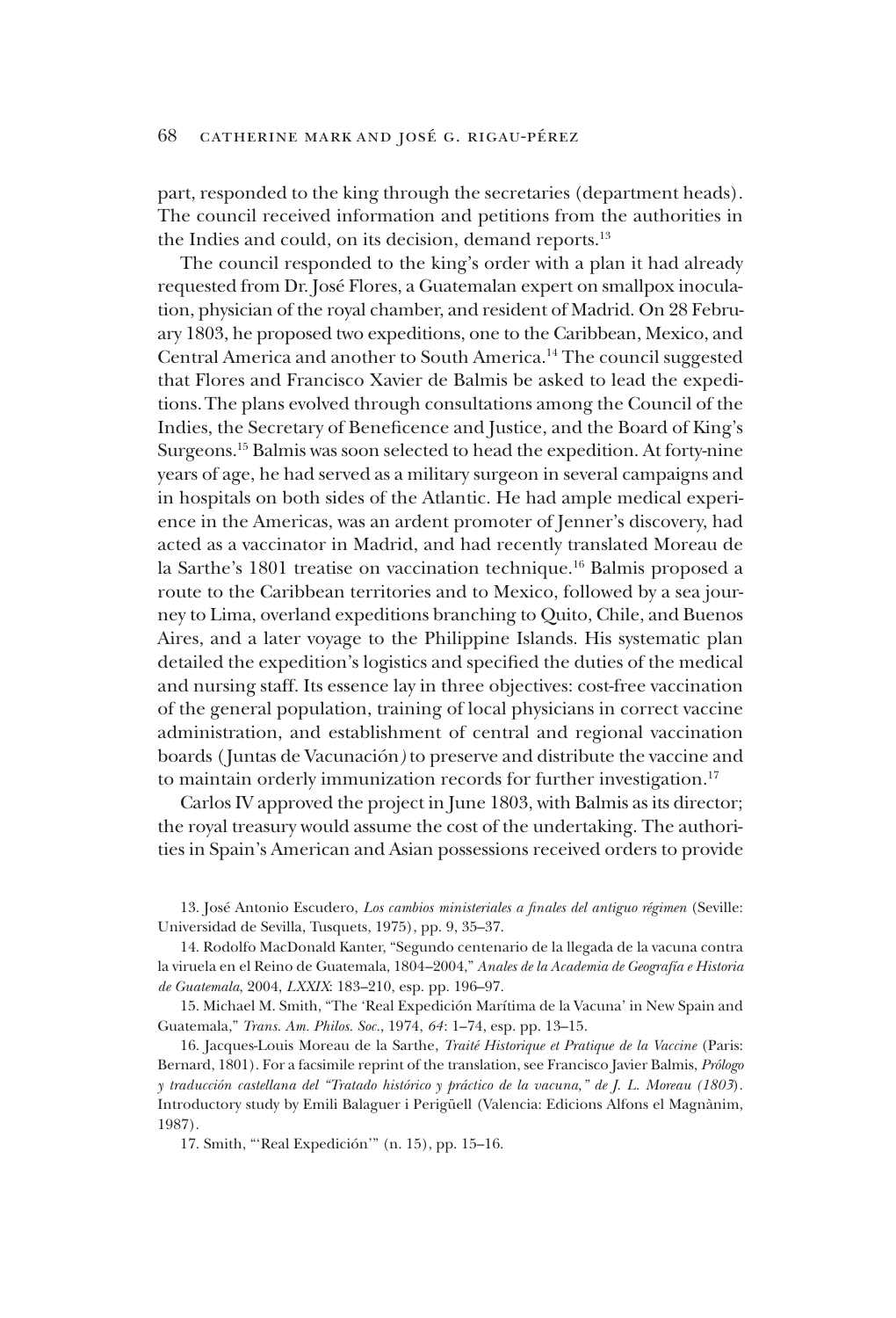logistic support and underwrite local expenses, to inform the population of the benefits of the vaccine, and to encourage vaccination. The expedition staff was named, and ultimately included two physician-surgeons (Manuel Grajales and Antonino Gutiérrez), two surgeons ( José Salvany and Rafael Lozano), one practitioner (Francisco Pastor) and four nurses (Basilio Bolaños, Ángel Crespo, Pedro Ortega, and Antonio Pastor; see Table 1). Salvany was appointed vice-director of the expedition. To transport the live vaccine on the two-month voyage to the New World, twentytwo nonimmune orphaned boys, ages three to nine years old, would be vaccinated during the crossing by serial arm-to-arm inoculation. These children, and many others who would succeed them, would be under the care of Isabel Zendala y Gómez, rectoress of the Corunna Foundling Home and the only woman to participate in the expedition.<sup>18</sup>

# The Royal Philanthropic Vaccine Expedition

The expedition finally sailed from Corunna aboard the 160-ton corvette *María Pita* on 30 November 1803 (Figure 1). A stopover in the Canary Islands resulted in a jubilant reception, the first vaccinations in the archipelago, and the creation of a vaccination board. After a stormy ocean voyage, the expedition reached Puerto Rico in February 1804.<sup>19</sup> Balmis was disconcerted to find that the vaccine had been introduced shortly before their arrival, brought from the neighboring Danish island of St. Thomas at the request of San Juan physician Francisco Oller to combat a smallpox outbreak. The combination of Balmis's exacting inquiries into the efficacy of the program Oller had initiated and his ill-concealed resentment led to confrontations with local authorities. The cost of maintaining the unexpectedly large group was another local concern. When the merit

18. We do not have a consistent name (or spelling) for the rectoress; for the variants and their origins, see Susana M. Ramírez-Martín and José Tuells, "Doña Isabel, la enfermera de la Real Expedición Filantrópica de la Vacuna," *Vacunas*, 2007, *8* : 160–66. Most documents refer to her by her title, "la Rectora," and none with her signature has been found. We have chosen to call her Zendala y Gómez on the basis of documents signed by the people who knew her. The manifest of members of the expedition on arrival in Manila, 15 April 1805, signed by Balmis and sent to Spain twice in copies signed by different persons, both times identified her as Isabel Zendala y Gómez: Archivo General de Indias de Sevilla, Indiferente General, Legajo 1558A (henceforth AGI, IG 1558A). Antonino Gutiérrez, in his petition in Mexico, 8 January 1812, also calls her Isabel Cendala y Gómez: Archivo General de la Nación, Mexico, Epidemias, vol. 17: 293.

19. Archivo General de Puerto Rico, San Juan, Puerto Rico, Spanish Governors, Box 146, Legajo 1379, Francisco Xavier de Balmis to José Antonio Caballero, San Juan, 27 February 1804.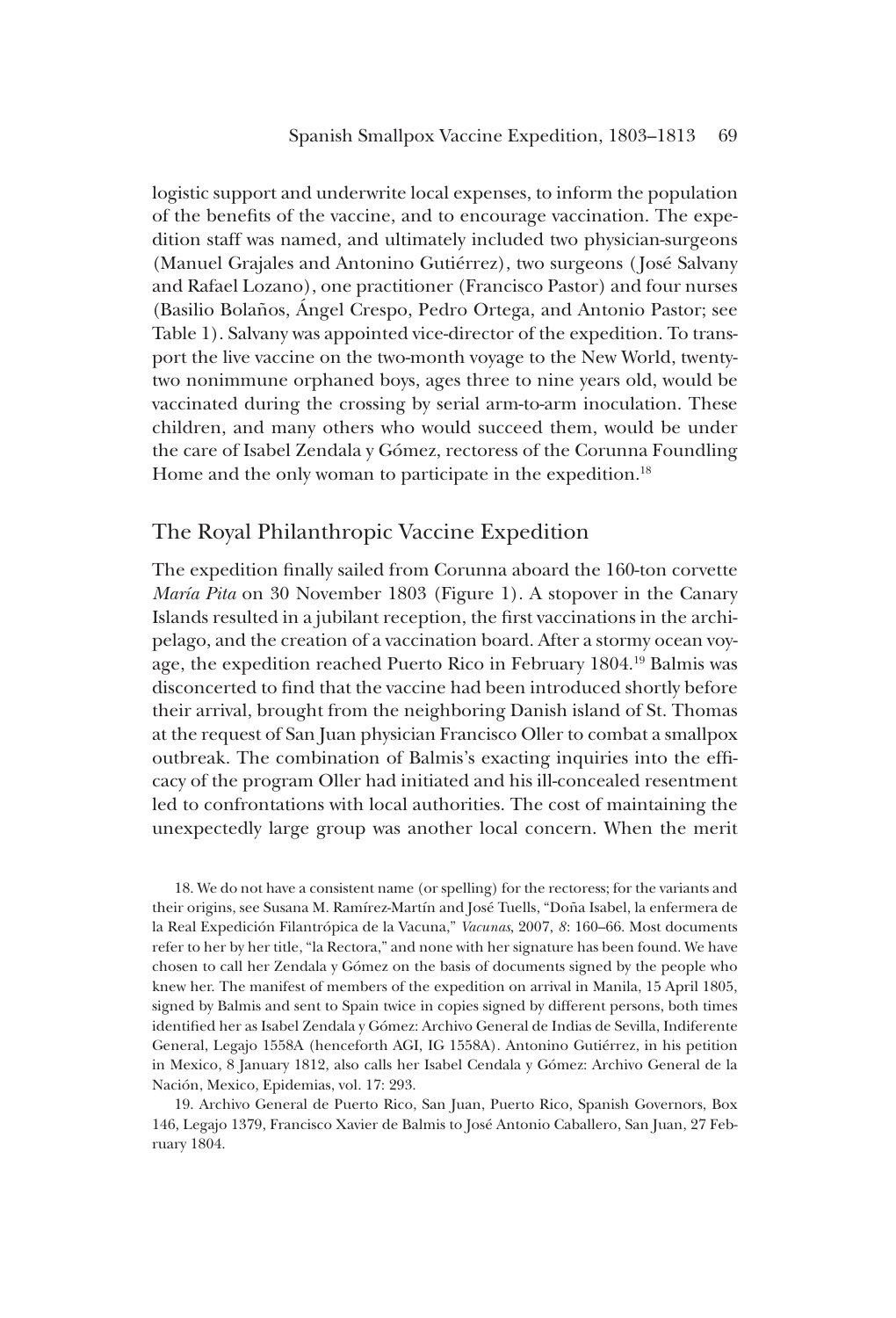| l                                                                                 |  |
|-----------------------------------------------------------------------------------|--|
|                                                                                   |  |
|                                                                                   |  |
|                                                                                   |  |
| $\overline{a}$                                                                    |  |
|                                                                                   |  |
|                                                                                   |  |
|                                                                                   |  |
| $\overline{\phantom{a}}$                                                          |  |
|                                                                                   |  |
| ļ                                                                                 |  |
|                                                                                   |  |
|                                                                                   |  |
|                                                                                   |  |
|                                                                                   |  |
|                                                                                   |  |
|                                                                                   |  |
|                                                                                   |  |
| $\overline{a}$                                                                    |  |
|                                                                                   |  |
|                                                                                   |  |
| l                                                                                 |  |
| ï<br>I                                                                            |  |
|                                                                                   |  |
|                                                                                   |  |
| ֧ׅ֧ׅׅ֧֧֧֧֧֦֧֚֚֚֚֚֚֚֚֚֚֚֚֚֚֚֚֚֚֚֚֚֡֝֘֡֓֡֡֬֝֬֝֓֝֬֓֓                                 |  |
| i                                                                                 |  |
|                                                                                   |  |
|                                                                                   |  |
|                                                                                   |  |
| ׅׅ֧ׅ֧ׅ֧֧ׅ֧ׅ֧֛֧֛֧֛֪ׅ֧֛֪ׅ֧֪ׅ֧֪ׅ֧֛֪ׅ֧֚֚֚֚֚֚֚֚֚֚֚֚֚֚֚֚֚֚֡֡֡֡֡֜֓֡֡֡֡֓֡֡֡֬֜֓֜֓֓֜֜֓֓֓֓֓֓ |  |
| i                                                                                 |  |
|                                                                                   |  |
|                                                                                   |  |
|                                                                                   |  |
| l                                                                                 |  |
|                                                                                   |  |
|                                                                                   |  |
| l                                                                                 |  |
|                                                                                   |  |
|                                                                                   |  |
| l                                                                                 |  |
|                                                                                   |  |
| I                                                                                 |  |
|                                                                                   |  |
|                                                                                   |  |
|                                                                                   |  |
| i                                                                                 |  |
| $\overline{\phantom{a}}$                                                          |  |
|                                                                                   |  |
| ו<br>ו                                                                            |  |
|                                                                                   |  |
|                                                                                   |  |
| l                                                                                 |  |
| ļ                                                                                 |  |
| $\overline{\phantom{a}}$                                                          |  |
|                                                                                   |  |
|                                                                                   |  |
|                                                                                   |  |
|                                                                                   |  |
|                                                                                   |  |
|                                                                                   |  |
| Í                                                                                 |  |
| ļ                                                                                 |  |
| i                                                                                 |  |
|                                                                                   |  |
| l                                                                                 |  |
|                                                                                   |  |
|                                                                                   |  |
|                                                                                   |  |
|                                                                                   |  |
|                                                                                   |  |
|                                                                                   |  |
| i                                                                                 |  |
|                                                                                   |  |
| ì                                                                                 |  |
|                                                                                   |  |
| í                                                                                 |  |
|                                                                                   |  |
| ł<br>1<br>$\overline{a}$<br>į                                                     |  |

| Table 1. Staff of the Royal Philanthropic Vaccine Expedition: Summary of Personal and Professional Data |                                                     |                               |                                                         |                                                |                                                                                                                                                                                                                          |                                                                                                                                                                                                                                                               |
|---------------------------------------------------------------------------------------------------------|-----------------------------------------------------|-------------------------------|---------------------------------------------------------|------------------------------------------------|--------------------------------------------------------------------------------------------------------------------------------------------------------------------------------------------------------------------------|---------------------------------------------------------------------------------------------------------------------------------------------------------------------------------------------------------------------------------------------------------------|
| Name                                                                                                    | Training<br>in Spain                                | the expedition<br>Position in | <b>Birth</b>                                            | Marital status<br>on departure                 | Death or last<br>whereabouts<br>reported                                                                                                                                                                                 | Areas of principal activity                                                                                                                                                                                                                                   |
| Balmis y Berenguer,<br>Francisco Xavier de                                                              | Physician and<br>(Doctor in<br>Medicine)<br>surgeon | Director                      | 2 December<br>Alicante,<br>1753                         | Widowed at death <sup>ª</sup> Died in Madrid   | 12 February 1819                                                                                                                                                                                                         | Returned to Mexico (1810);<br>around the world (1803-6).<br>In charge from Corunna<br>back in Spain in 1813.                                                                                                                                                  |
| Salvany Lleopart, José                                                                                  | Surgeon                                             | Vice-director                 | Barcelona,<br>19 January<br>1774b                       |                                                | Cochabamba,<br>21 July 1810<br>Died in<br>Bolivia                                                                                                                                                                        | In charge from La Guayra<br>(1804) to Cochabamba<br>$(1810)$ .                                                                                                                                                                                                |
| Grajales Gil de la Serna, Physician and<br>Manuel Julián                                                | surgeon                                             | Salvany's First<br>Assistant  | 15 January<br>(Toledo),<br>Sonseca<br>1775 <sup>c</sup> | Single; married<br>later in Peru? <sup>d</sup> | insurgents in 1813,<br>returned to Spain<br>Died in Madrid?,<br>surgeon in Chile<br>military surgeon<br>until 1824, then<br>served as army<br>and served as<br>Captured by<br>until 1847. <sup>e</sup><br>$1855^{\rm f}$ | Patagonia (January 1812).<br>from Salvany, from Lima<br>(1804-7). With Bolaños,<br>or Bolaños, on multiple<br>regional expeditions in<br>worked independently<br>present-day Colombia,<br>Alone or with Lozano<br>$(1807)$ to Chiloé, in<br>Ecuador, and Peru |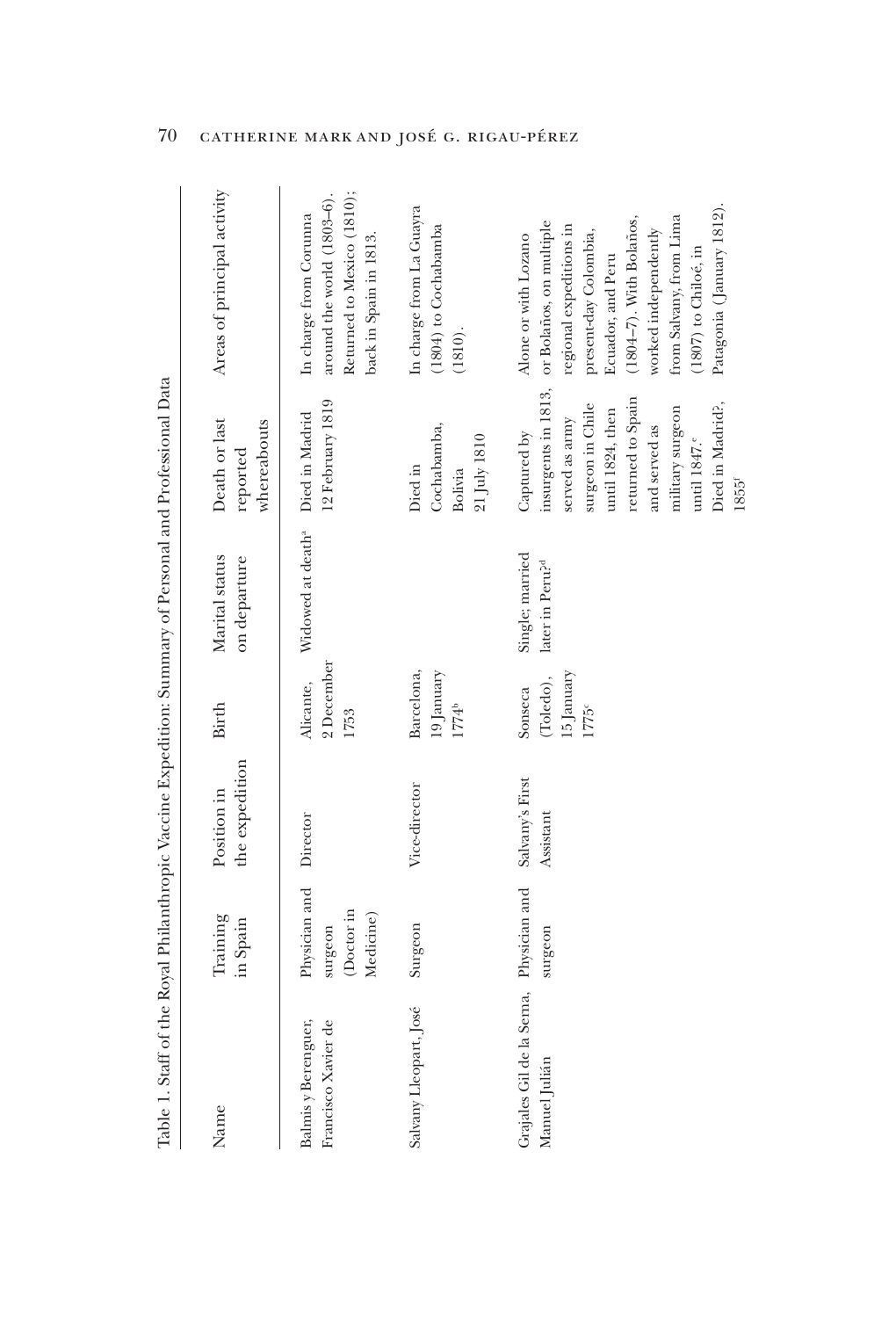|                                                                 |         |                                          | Table 1 (continued). Staff of the Royal Philanthropic Vaccine Expedition: Summary of Personal and Professional Data |                               |                                                                                                                                                                                                                                                                             |
|-----------------------------------------------------------------|---------|------------------------------------------|---------------------------------------------------------------------------------------------------------------------|-------------------------------|-----------------------------------------------------------------------------------------------------------------------------------------------------------------------------------------------------------------------------------------------------------------------------|
| Lozano Pérez, Rafael                                            | Surgeon | Salvany's Second<br>Assistant            |                                                                                                                     | 18098                         | Peruvian highlands (1807-9).<br>Peru (1804-7). Alone in the<br>expeditions in present-day<br>Province of Cuzco, Alone or with Grajales, on<br>Colombia, Ecuador, and<br>multiple regional                                                                                   |
| Bolaños, Basilio <sup>h</sup>                                   | Nurse   |                                          | Married                                                                                                             | 1814                          | Ecuador, and Peru (1804–7).<br>in Patagonia (January 1812).<br>from Lima (1807) to Chiloé,<br>independently from Salvany,<br>Buenos Aires, 1809; With Grajales, on multiple<br>Santiago de Chile, regional expeditions in<br>present-day Colombia,<br>With Grajales, worked |
| (or López de Robredo), surgeon<br>Gutiérrez Robledo<br>Antonino |         | Physician and Balmis's Assistant Madrid, | 10 May 1773                                                                                                         | Died in Mexico<br>City, 1850s | Continued on $p$ . 72<br>1805). <sup>k</sup> Led the group in the<br>(November 1804-January<br>Philippines and back to<br>Campeche (July 1804)<br>Mexico (August 1805<br>and Central Mexico<br>August 1807).                                                                |

Spanish Smallpox Vaccine Expedition, 1803–1813 71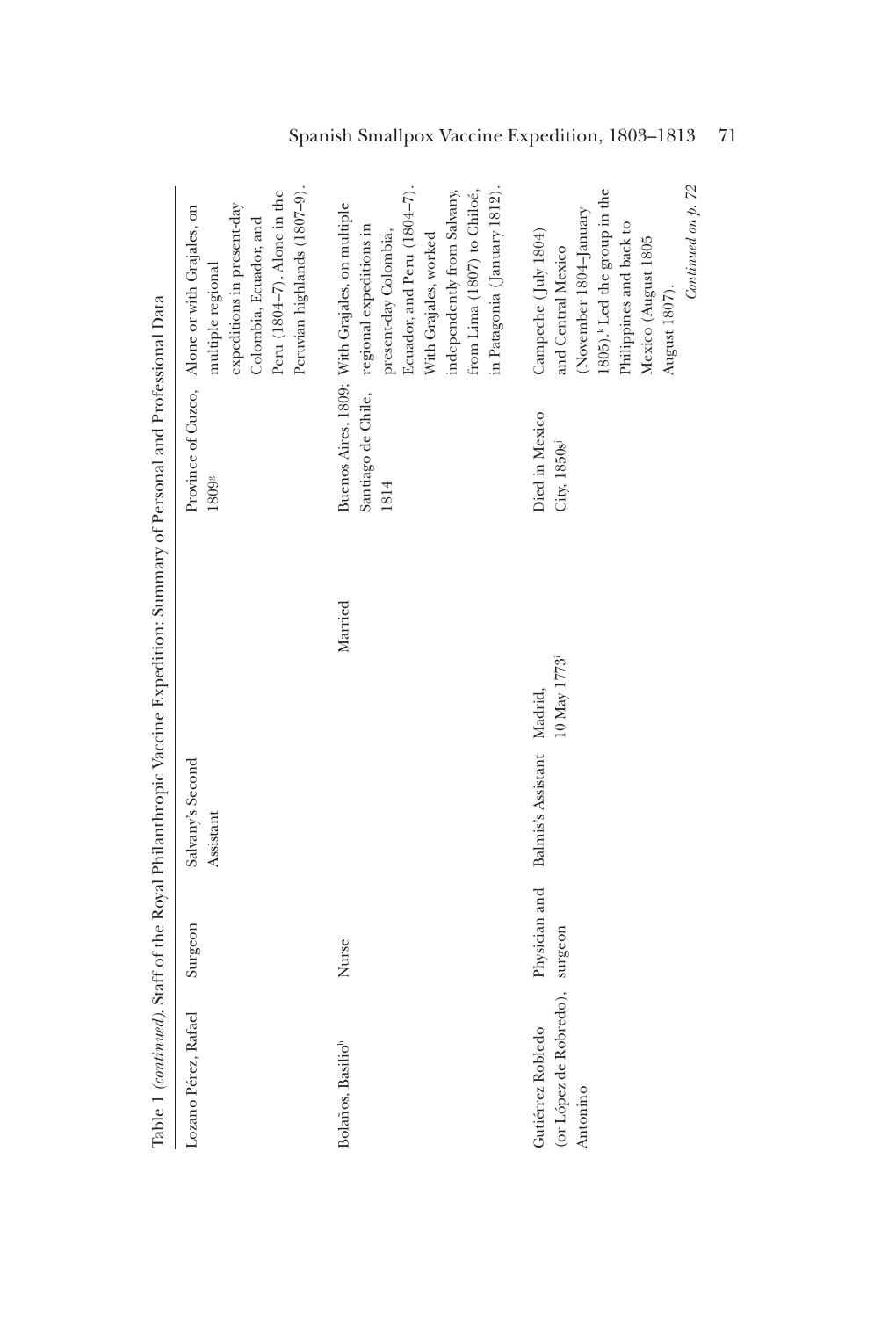|                                                                                 |                                                  | Table 1 (continued). Staff of the Royal Philanthropic Vaccine Expedition: Summary of Personal and Professional Data |                                                                    |                                                                  |                                                                                                                                                     |
|---------------------------------------------------------------------------------|--------------------------------------------------|---------------------------------------------------------------------------------------------------------------------|--------------------------------------------------------------------|------------------------------------------------------------------|-----------------------------------------------------------------------------------------------------------------------------------------------------|
| Name                                                                            | Training<br>in Spain                             | <b>Birth</b><br>the expedition<br>Position in                                                                       | Marital status<br>on departure                                     | Death or last<br>whereabouts<br>reported                         | Areas of principal activity                                                                                                                         |
| Pastor Balmis, Francisco Practitioner                                           |                                                  | (Balmis's nephew)                                                                                                   |                                                                    | To Spain in late<br>1810                                         | With Ortega, to the southern<br>$(July 1804$ -January 1805).<br>Mérida to Guatemala City<br>Philippines (September<br>1805-June 1806). <sup>1</sup> |
| Pastor Balmis, Antonio Nurse                                                    |                                                  | (Balmis's nephew)                                                                                                   |                                                                    | 1810, alive in 1824 <sup>m</sup> Philippines<br>To Spain in late | New Spain and the                                                                                                                                   |
| Ortega, Pedro <sup>n</sup>                                                      | Nurse                                            |                                                                                                                     | Married, two<br>children                                           | before June 1806<br>Died in Manila,                              | (September 1805-Spring<br>southern Philippines<br>With F. Pastor, to the<br>1806)°                                                                  |
| Crespo, Ángel <sup>p</sup>                                                      | Nurse                                            | Secretary, nurse<br>after May 1804                                                                                  |                                                                    | Died in Mexico<br>City, 1850s <sup>q</sup>                       | New Spain and the<br>Philippines                                                                                                                    |
| /Cendales y López,<br>/Gómez Sandalla<br>Zendala y Gómez<br>/Sendales<br>Isabel | the Corunna<br>Rectoress of<br>Foundling<br>Home | attentions to<br>(maternal<br>children)                                                                             | Single, with adopted Puebla, Mexico<br>foundling (Benito<br>Vélez) | 1808; 1811 <sup>r</sup>                                          | New Spain and the<br>Philippines                                                                                                                    |

72 catherine mark and josé g. rigau-pérez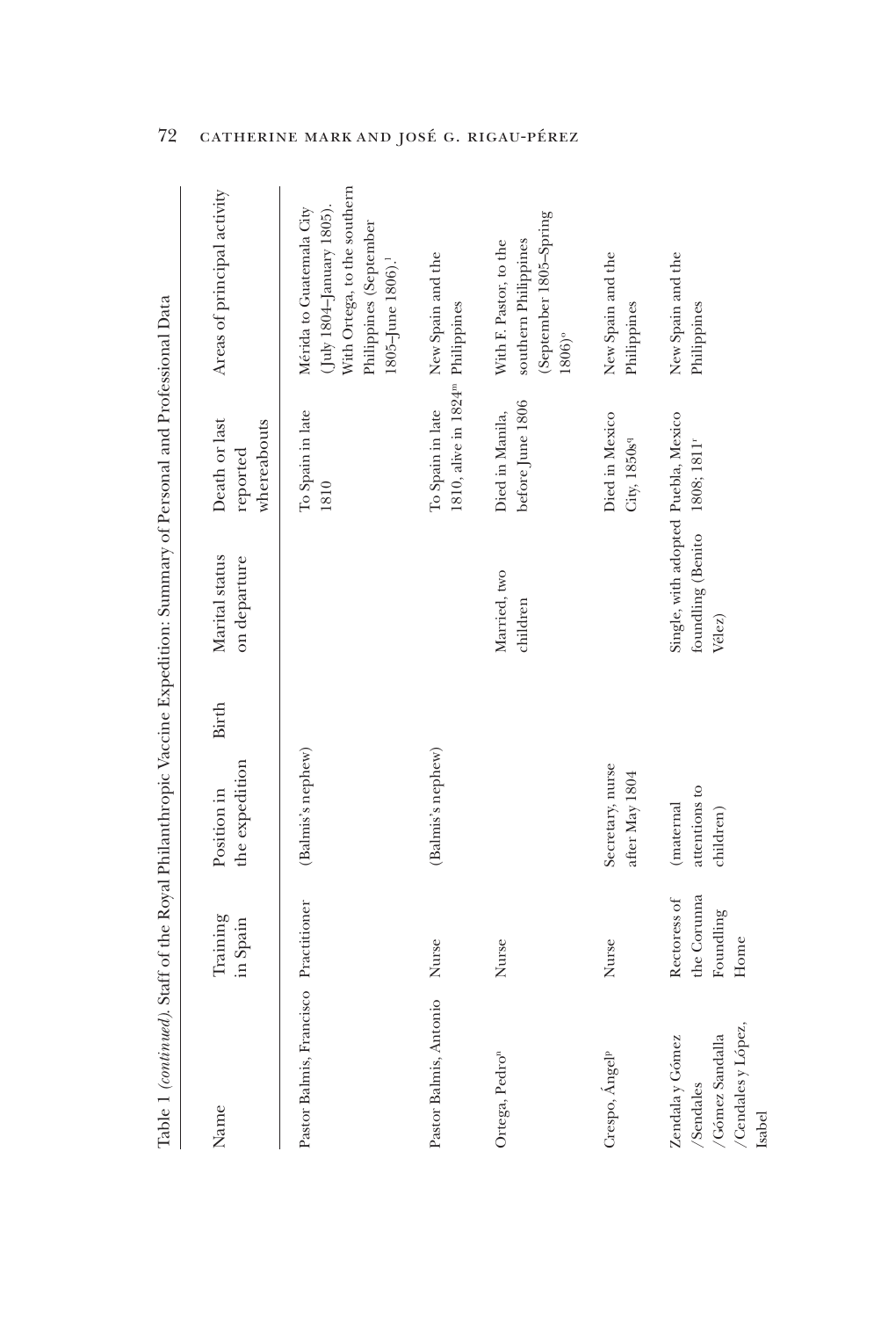| <sup>a</sup> Archivo Histórico de Protocolos, Madrid, No. 22326, Will of Francisco Xavier de Balmis, f. 212.                                                  |
|---------------------------------------------------------------------------------------------------------------------------------------------------------------|
| "Alejandro Belaústegui Fernánd <i>ez, José Satuany y otros médicos militares ejemplares</i> (Madrid: Imprenta Ministerio de Defensa, 2006), p. 19.            |
| 'Susana M. Ramírez Martín, La mayor hazaña médica de la colonia. La Real Expedición Filantopica de la Vacuna en la Real Audiencia de Quito (Quito,            |
| Ecuador: Ediciones Abya-Yala, 1999), p. 265.                                                                                                                  |
| <sup>4</sup> Archivo Histórico de Protocolos, Madrid, Nos. 23522, 24939: Wills of Manuel Julián Grajales and his wife Josefa Uztariz Bosquets, 1832 and 1844. |
| Fkamírez Martín, La mayor hazaña (n. c), p. 269; Julio del Castillo y Domper, Real Expedición Filantrópica para propagar la vacuna en América y Asia          |
| (Madrid: Imp. Ricardo F. de Rojas, 1912), p. 151.                                                                                                             |
| Enrique Laval Manríquez, "La viruela en Chile," Anales Chilenos de Historia de la Medicina, 1967-1968; 9-10: 203-76, esp. 276.                                |
| <sup>5Archivo General de Indias de Sevilla, Indiferente General, Legajo 1558A (hereafter AGI, IG 1558A), Salvany to Junta Suprema, La Paz, 30 March</sup>     |
| 1809.                                                                                                                                                         |
| "Marital status, in Buenos Aires 1809 in AGI, IG 1558A, extract note quoting Balmis, 24 February 1809; in Chile see Laval Manríquez, "La viruela en           |
| Chile," (n. f), p. 262.                                                                                                                                       |
| Ramírez Martín, La mayor hazaña (n. c), p. 271.                                                                                                               |
| Michael M. Smith, "The 'Real Expedición Marítima de la Vacuna' in New Spain and Guatemala," Trans. Am. Philos. Soc., 1974, 64: 1-74, p. 68.                   |
| kIbid., pp. 31, 44-47, 54.                                                                                                                                    |
| Tbid., p. 58; Ramírez Martín, La mayor hazaña (n. c), pp. 153-55.                                                                                             |
| "Both Pastor brothers to Spain: Smith, "The 'Real Expedición" (n. j), pp 65, 68; AGI, IC 1558A, extract note indicating copy of document                      |
| provided by request of Antonio Pastor y Balmis, 1 July 1824, Archivo General de la Nación, México. Epidemias, vol. 17: 276-277v. Francisco Xavier             |
| de Balmis to Antonino Gutiérrez, 28 November 1806.                                                                                                            |
| "Smith, "The 'Real Expedición" (n. j), pp. 64-65.                                                                                                             |
| "Ibid., p. 58; Ramírez Martín, La mayor hazaña (n. c), pp. 153-55.                                                                                            |
| "Smith, "The 'Real Expedición" (n. j), pp. 48, 68.                                                                                                            |
| Thid., p. 68.                                                                                                                                                 |
| Tbid., pp. 65, 67.                                                                                                                                            |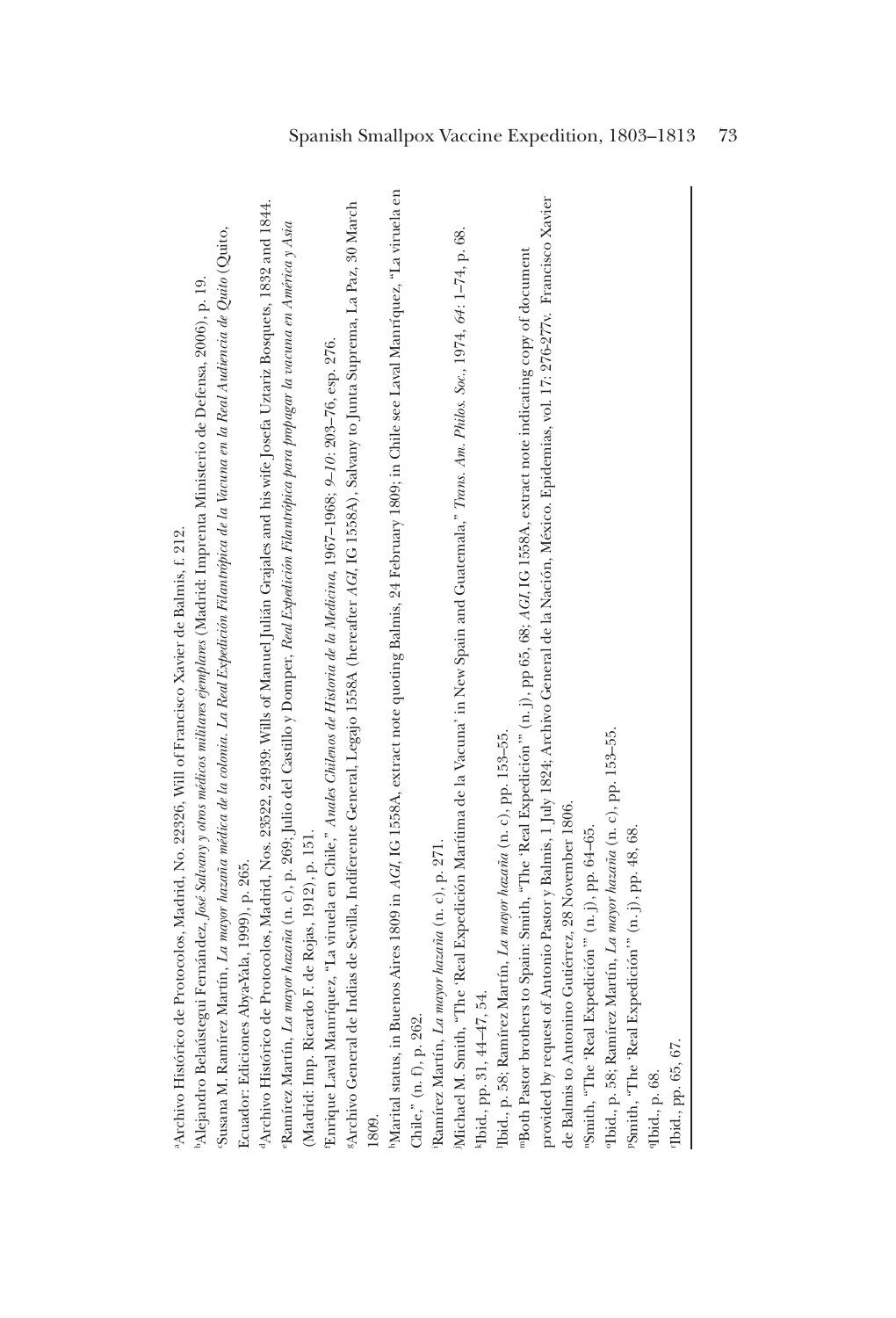

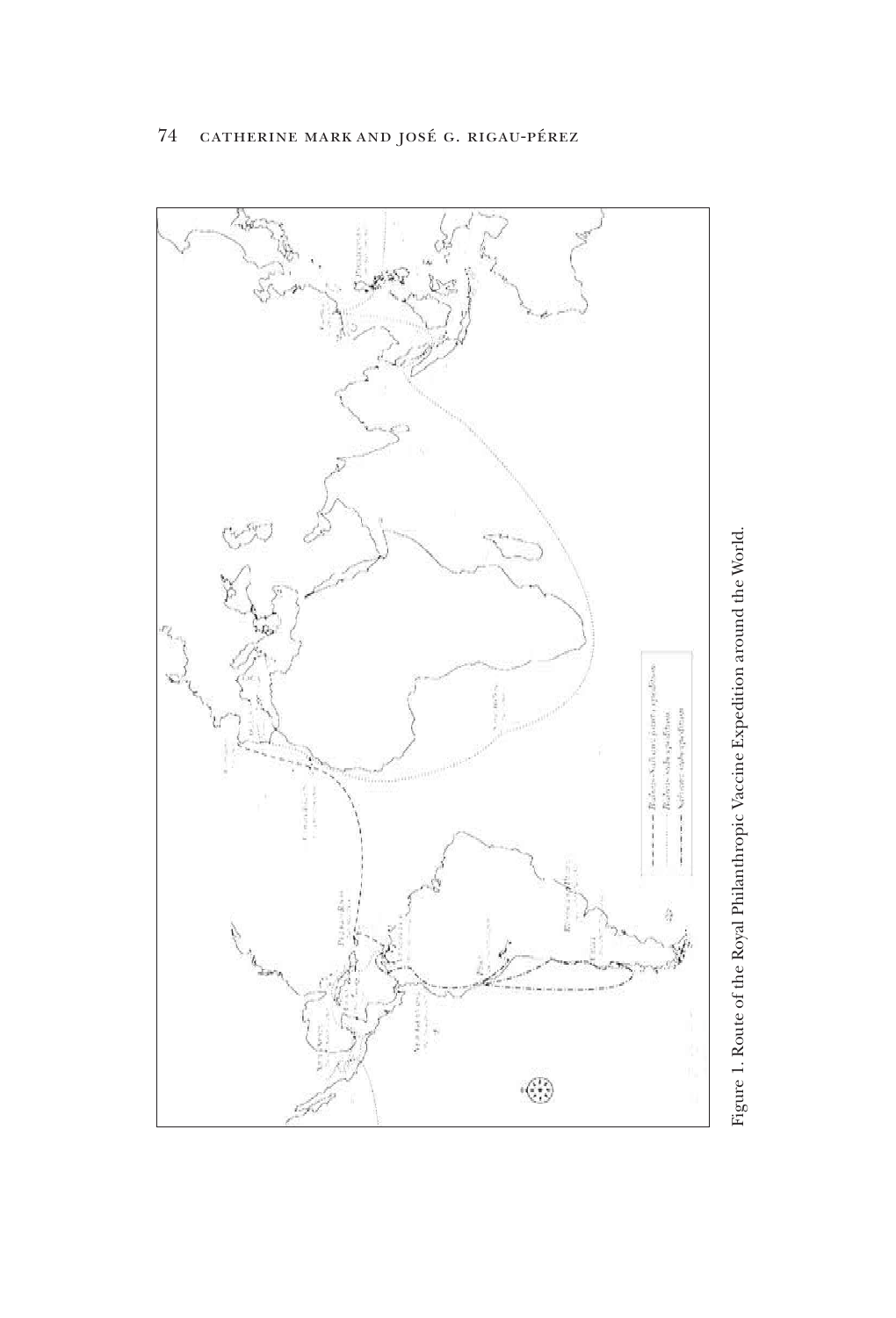of Oller's method was confirmed, Balmis sailed in March for Venezuela without having established a complete vaccination program.<sup>20</sup>

Caracas embraced the expedition with crowds and carriage processions, festivities and fireworks, music, theater, and a thanksgiving Mass. Due to the enthusiastic collaboration of the civil and ecclesiastic authorities, the course of activities in Venezuela matched Balmis's expectations, with mass vaccinations (more than 12,000 in less than a month), training of local physicians, vaccine distribution in cities and outlying regions, and the creation of the first central vaccination board, on which all others in Spanish America would be modeled.<sup>21</sup>

Given the enormity of the enterprise and the vast area it would encompass, Balmis decided to divide the group at this time. With Gutiérrez, Antonio and Francisco Pastor, Ortega, Crespo, Zendala, the boys brought from Spain, and fresh recruits from Venezuela, Balmis would take the vaccine to the viceroyalty of New Spain, whereas Salvany would proceed to the viceroyalties of New Granada, Peru, and Rio de la Plata, accompanied by Grajales, Lozano, Bolaños, and four Venezuelan boys serving as the first carriers in the chain. The two expeditions were independent thereafter; most likely, none of their respective members met again. After their separation, both groups would deviate frequently from the original plan, with local politics, smallpox outbreaks, and geography dictating operational structures, pace, and routes. Two staff members died on duty (Ortega and Salvany; see Table 1). Balmis, his nephews (the Pastors), and, much later, Grajales, returned to Spain, but Gutiérrez and Crespo stayed in Mexico. We do not know the final whereabouts of three staff members: Lozano, Bolaños, and Isabel Zendala. The foundlings from Galicia were entrusted to the Real Hospicio de Pobres in Mexico City, and most were adopted by teachers and merchants.<sup>22</sup>

#### The Balmis Subexpedition

When Balmis and his staff disembarked in Cuba in May 1804, they knew that the vaccine had again preceded them (Fig. 2, Table  $2$ ).<sup>23</sup> The cour-

20. José G. Rigau-Pérez, "The Introduction of Smallpox Vaccine in 1803 and the Adoption of Immunization as a Government Function in Puerto Rico," *Hisp. Am. Hist. Rev.* 1989, *69* : 393–423.

21. José Esparza and Germán Yépez Colmenares, "Viruela en la Venezuela colonial: epidemias, variolización y vacunación," in Ramírez et al. (n. 11) *La Real Expedición Filantrópica de la Vacuna,* pp. 89–119.

22. Smith, "'*Real Expedición*'" (n. 15), p. 34.

23. A Havana newspaper with the news reached Puerto Rico before Balmis's departure for Venezuela; see Rigau-Pérez, "The Introduction of Smallpox Vaccine" (n. 20), p. 412.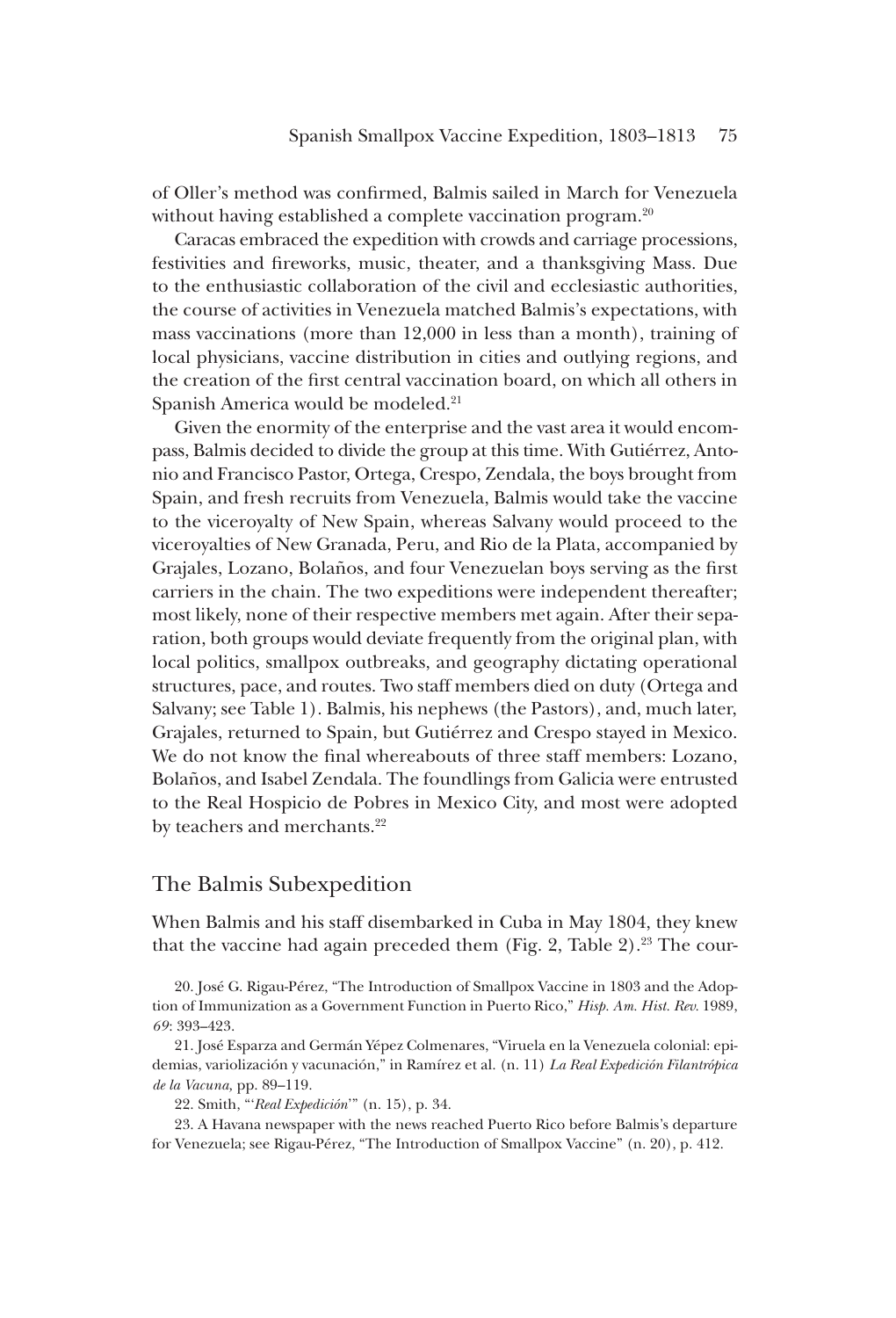| $\overline{\phantom{a}}$                             |
|------------------------------------------------------|
| İ<br>l                                               |
| ì<br>í<br>֖ׅׅ֚֚֚֚֚֚֚֚֚֚֚֚֚֚֚֚֚֚֚֚֚֚֚֚֚֚֚֚֡֝֡֡֡֡֡֡֡֝֞ |
| İ<br>ı                                               |
| $\ddot{\phantom{a}}$                                 |
| ł<br>ļ<br>í                                          |
| I<br>I                                               |
| ļ<br>I                                               |
| í                                                    |
| Ì                                                    |
| ¢<br>l<br>I<br>Ì                                     |
| ľ<br>l,                                              |
| $\frac{1}{2}$<br>j<br>l                              |
| i<br>i<br>l<br>ı                                     |
| ¢<br>Į<br>i<br>ble<br>í                              |

|                                  | Table 2. Chronology of First Successful Smallpox Vaccinations, by Geographic Area |                                         |                              |                                                                                             |
|----------------------------------|-----------------------------------------------------------------------------------|-----------------------------------------|------------------------------|---------------------------------------------------------------------------------------------|
| designation)<br>(modern<br>Place | Source                                                                            | Smallpox vaccination introduced<br>Date | Procured (or first used) by  | Spanish Vaccine Expedition dates<br>$(1803 - 12)$                                           |
|                                  |                                                                                   |                                         | <b>Balmis</b> subexpedition  |                                                                                             |
| Canary Islands                   | Expedition                                                                        | December 1803                           | <b>Balmis</b>                | 9 December 1803-6 January 1804 <sup>ª</sup>                                                 |
| Puerto Rico                      | St. Thomas (Danish<br>Virgin Island)                                              | November 1803                           | Oller                        | 9 February-12 March 1804 <sup>b</sup>                                                       |
| Venezuela                        | Expedition                                                                        | March 1804                              | <b>Balmis</b>                | 20 March-8 May 1804 <sup>c</sup>                                                            |
| Cuba                             | Puerto Rico                                                                       | February 1804                           | Romay                        | 26 May-18 June 1804 <sup>d</sup>                                                            |
| Mexico                           | Cuba                                                                              | April 1804                              | (Pérez Carrillo)<br>Arboleya | 25 June 1804-8 February 1805 <sup>e</sup>                                                   |
| Guatemala                        | Veracruz (from Cuba)                                                              | May 1804                                | (Esparragosa)<br>Pavón       | Late $1804$ <sup>f</sup>                                                                    |
| Philippine Islands               | Expedition                                                                        | April 1805                              | <b>Balmis</b>                | 15 April-3 September 1805 (Balmis)<br>15 April 1805-mid-April 1807<br>(others) <sup>g</sup> |
| Масао                            | Philippines <sup>h</sup>                                                          | May 1805                                | Huet                         | December 1805-February 1806<br>16 September-5 October 1805                                  |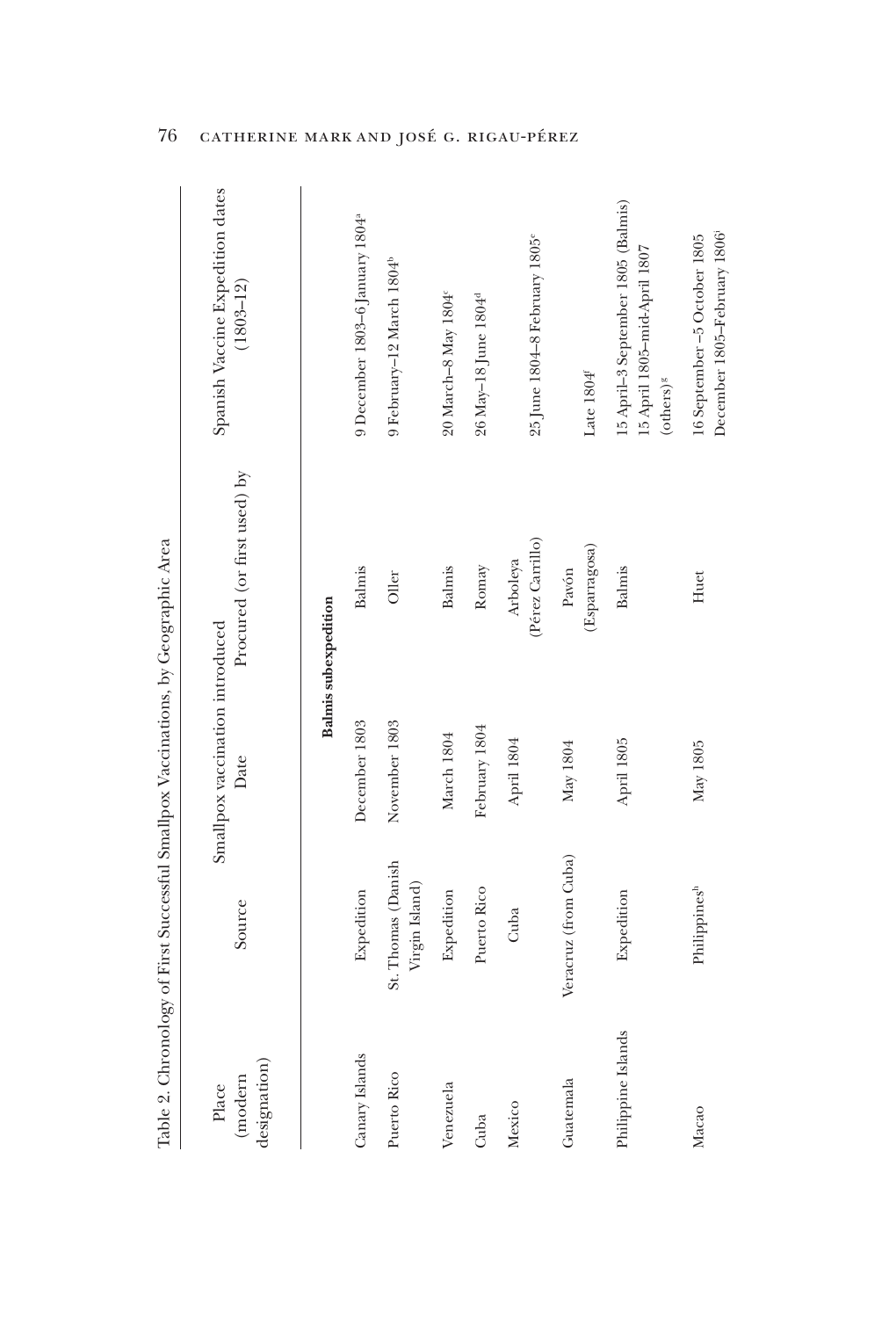| (Guangzhou,<br>Canton<br>China) | the Philippines) <sup>j</sup><br>Macao (from | mid-1805      | Pearson                        | October-December 1805 <sup>k</sup>                                                                         |
|---------------------------------|----------------------------------------------|---------------|--------------------------------|------------------------------------------------------------------------------------------------------------|
| St. Helena                      | Expedition <sup>1</sup>                      | June 1806     | <b>Balmis</b>                  | ?-17 June 1806 <sup>m</sup>                                                                                |
|                                 |                                              |               | Salvany subexpedition          |                                                                                                            |
| Colombia                        | Expedition <sup>n</sup>                      | May 1804      | Salvany                        | 18 December 1804 (Santa Fe de<br>13 May 1804 (Magdalena River)<br>Bogotá)                                  |
| Ecuador                         | Expedition                                   | May 1805      | Salvany                        | 27 May 1805 (Popayán)<br>16 July 1805 (Quito) <sup>o</sup>                                                 |
| Peru                            | Buenos Aires, overland                       | October 1805  | (Belomo, in Lima) <sup>P</sup> | 15 September 1807 (Arequipa)<br>20 September 1808 (Puno)<br>23 December 1805 (Piura)<br>23 May 1806 (Lima) |
| Bolivia                         | Lima                                         | February 1806 | Haenke                         | Early 1809 (La Paz)-21 July 1810 <sup>9</sup>                                                              |
| Chile                           | Buenos Aires, by sea                         | October 1805  | (Chaparro, in Santiago)        | 18-19 December 1807 (Grajales<br>arrived in Valparaiso)-January<br>1812 (departed for Lima) <sup>r</sup>   |

Table 2. Chronology of First Successful Smallpox Vaccinations, by Geographic Area Table 2. Chronology of First Successful Smallpox Vaccinations, by Geographic Area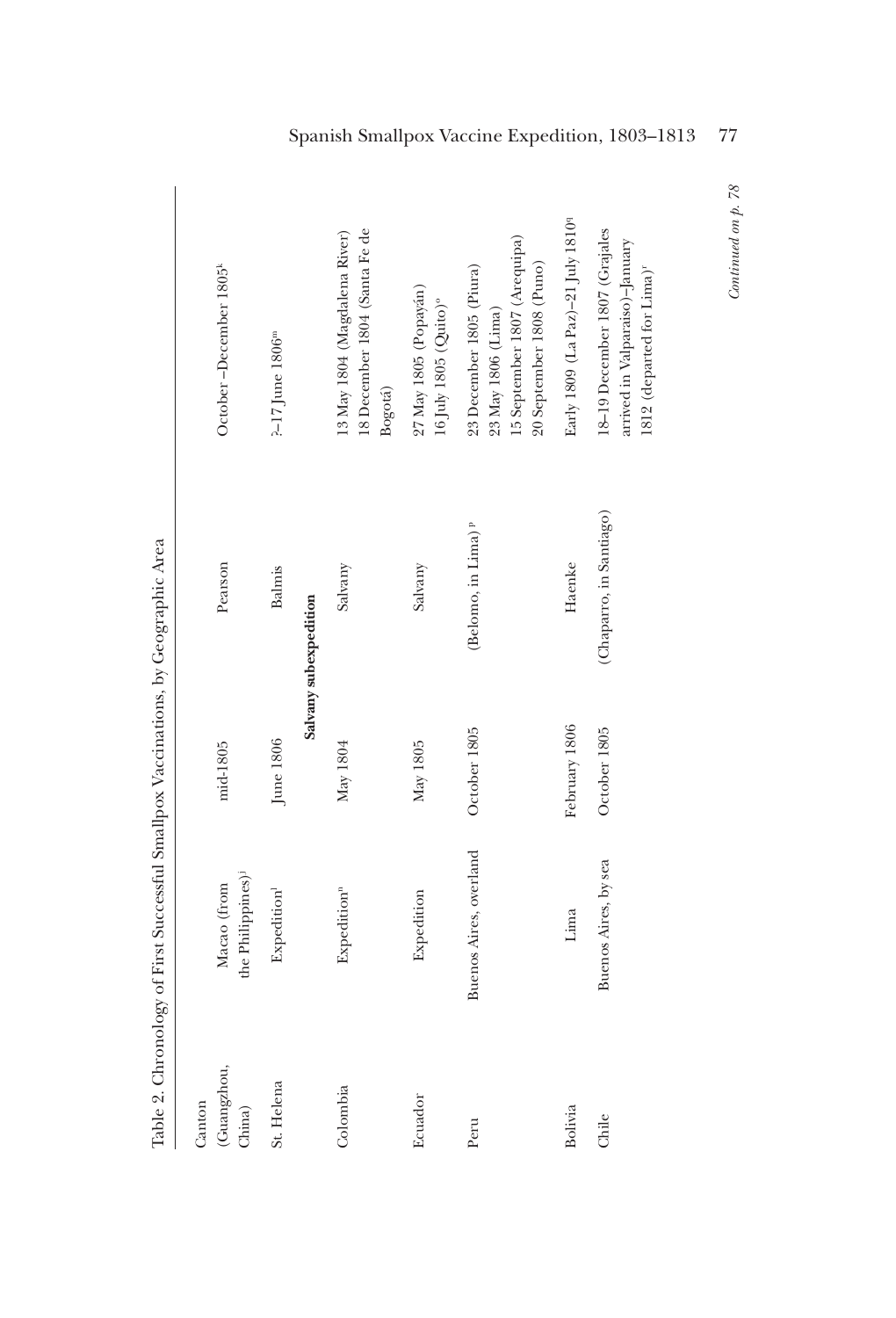| l                        |
|--------------------------|
| $\overline{\phantom{a}}$ |
| )                        |
|                          |
| ţ<br>)                   |
| i                        |
|                          |
|                          |
|                          |
|                          |
| l                        |
|                          |
|                          |
| $\frac{1}{2}$            |
|                          |
|                          |
|                          |
|                          |
| $\overline{\phantom{a}}$ |
|                          |
|                          |
| I                        |
|                          |
|                          |
|                          |
|                          |
|                          |
|                          |
|                          |
| į<br>į                   |
|                          |
|                          |
| ׇ֚֬֡<br>j                |
| ı                        |
|                          |
|                          |
|                          |
| i                        |
|                          |
|                          |
|                          |
|                          |
|                          |
|                          |
|                          |
|                          |
|                          |
|                          |
| j                        |
| ŀ<br>I                   |

Víctor García Nieto and Justo Hernández, "La Real Expedición Filantrópica de la Vacuna en Canarias (9 de diciembre de 1803–6 de enero de aVíctor García Nieto and Justo Hernández, "La Real Expedición Filantrópica de la Vacuna en Canarias (9 de diciembre de 1803–6 de enero de 804)," Asclepio, 2005, 57: 151-71. 1804)," *Asclepio*, 2005, *57* : 151–71.

Susana M. Ramírez Martín, La mayor hazaña médica de la colonia. La Real Expedición Filantrópica de la Vacuna en la Real Audiencia de Quito (Quito, bSusana M. Ramírez Martín, *La mayor hazaña médica de la colonia. La Real Expedición Filantrópica de la Vacuna en la Real Audiencia de Quito* (Quito, Ecuador: Ediciones Abya-Yala, 1999), pp. 305, 341. Ecuador: Ediciones Abya-Yala, 1999), pp. 305, 341.

Ibid., pp. 344, 350. cIbid., pp. 344, 350.

Ibid., p. 307. dIbid., p. 307.

de Investigaciones Científicas, 2003), p. 51; Michael M. Smith, "The 'Real Expedición Marítima de la Vacuna' in New Spain and Guatemala," *Trans.*  de Investigaciones Científicas, 2003), p. 51; Michael M. Smith, "The 'Real Expedición Marítima de la Vacuna' in New Spain and Guatemala," Trans. *Voyage of the Smallpox Vaccine (1803–1810)]*, 2nd ed., facsimile with translation to English, trans. and ed. Catherine Mark (Madrid: Consejo Superior loyage of the Smallpox Vaccine (1803-1810)], 2nd ed., facsimile with translation to English, trans. and ed. Catherine Mark (Madrid: Consejo Superior 'Gonzalo Díaz de Yraola, La vuelta al mundo de la Expedición de la Vacuna (1803–1810) [The Spanish Royal Philanthropic Expedition: The Round-the-World eGonzalo Díaz de Yraola, *La vuelta al mundo de la Expedición de la Vacuna (1803–1810) [The Spanish Royal Philanthropic Expedition: The Round-the-World*  Am. Philos. Soc., 1974, 64: 1–74, pp. 23–24; Ramírez Martín, *La mayor hazaña* (n. b), pp. 356, 368. *Am. Philos. Soc.*, 1974, *64* : 1–74, pp. 23–24; Ramírez Martín, *La mayor hazaña* (n. b), pp. 356, 368.

gThomas B. Colvin, "Arms Around the World: The Introduction of Smallpox Vaccine Into the Philippines and Macao in 1805," *Revista de Cultura*, "Thomas B. Colvin, "Arms Around the World: The Introduction of Smallpox Vaccine Into the Philippines and Macao in 1805," Revista de Cultura, "Smith, "The 'Real Expedición"" (n. e), pp. 51–52, 54–55; Rodolfo MacDonald Kanter, "Segundo centenario de la llegada de la vacuna contra la fSmith, "The 'Real Expedición'" (n. e), pp. 51–52, 54 –55; Rodolfo MacDonald Kanter, "Segundo centenario de la llegada de la vacuna contra la viruela en el Reino de Guatemala, 1804 –2004," *Anales de la Academia de Geografía e Historia de Guatemala*, 2004, *LXXIX*: 183–210, p. 202. viruela en el Reino de Guatemala, 1804-2004," Anales de la Academia de Geografía e Historia de Guatemala, 2004, LXXIX: 183-210, p. 202 2006, 18, 70-88, pp. 81, 85. 2006, *18*, 70–88, pp. 81, 85.

Balmis reintroduced the vaccine, as it had been lost. Ramírez Martín, *La mayor hazaña* (n. b), p. 326; Isabel Morais, "Smallpox Vaccinations and the Balmis reintroduced the vaccine, as it had been lost. Ramírez Martín, *La mayor hazaña* (n. b), p. 326; Isabel Morais, "Smallpox Vaccinations and the hShortly after Balmis's arrival in Manila, Pedro Huet carried vaccine from Manila to Macao (May 1805). On his arrival in the following September, Shortly after Balmis's arrival in Manila, Pedro Huet carried vaccine from Manila to Macao (May 1805). On his arrival in the following September, Portuguese in Macao," Review of Cullure, 2006, 18: 113-24, p. 118. Portuguese in Macao," *Review of Culture*, 2006, *18* : 113–24, p. 118.

Ramírez Martín, La mayor hazaña (n. b), pp. 371-73. i Ramírez Martín, *La mayor hazaña* (n. b), pp. 371–73.

extinguished soon thereafter and reintroduced with Balmis's arrival. John Z. Bowers, "The Odyssey of Smallpox Vaccination," *Bull. Hist. Med.*, 1981, extinguished soon thereafter and reintroduced with Balmis's arrival. John Z. Bowers, "The Odyssey of Smallpox Vaccination," Bull. Hist. Med., 1981, jDr. Alexander Pearson briefly introduced the vaccine from Macao in mid-1805. We don't know the extent of his activities, except that vaccine was Dr. Alexander Pearson briefly introduced the vaccine from Macao in mid-1805. We don't know the extent of his activities, except that vaccine was 55: 17-33, p. 33. *55* : 17–33, p. 33.

Ramírez Martín, La mayor hazaña (n. b), pp. 375, 377. kRamírez Martín, *La mayor hazaña* (n. b), pp. 375, 377.

lJenner's shipment "of many years before" was unopened when Balmis arrived. Smith, "The 'Real Expedición'" (n. e), p. 61; Archivo General de Jenner's shipment "of many years before" was unopened when Balmis arrived. Smith, "The 'Real Expedición" (n. e), p. 61; Archivo General de Indias de Sevilla, Indiferente General, Legajo, IG 1558A, Balmis to Caballero, Lisbon, 14 August 1806. Indias de Sevilla, Indiferente General, Legajo, IG 1558A, Balmis to Caballero, Lisbon, 14 August 1806.

"Smith, "The 'Real Expedición" (n. e), pp. 60-61; Ramírez Martín, La mayor hazaña (n. c), p. 379. mSmith, "The 'Real Expedición'" (n. e), pp. 60–61; Ramírez Martín, *La mayor hazaña* (n. c), p. 379.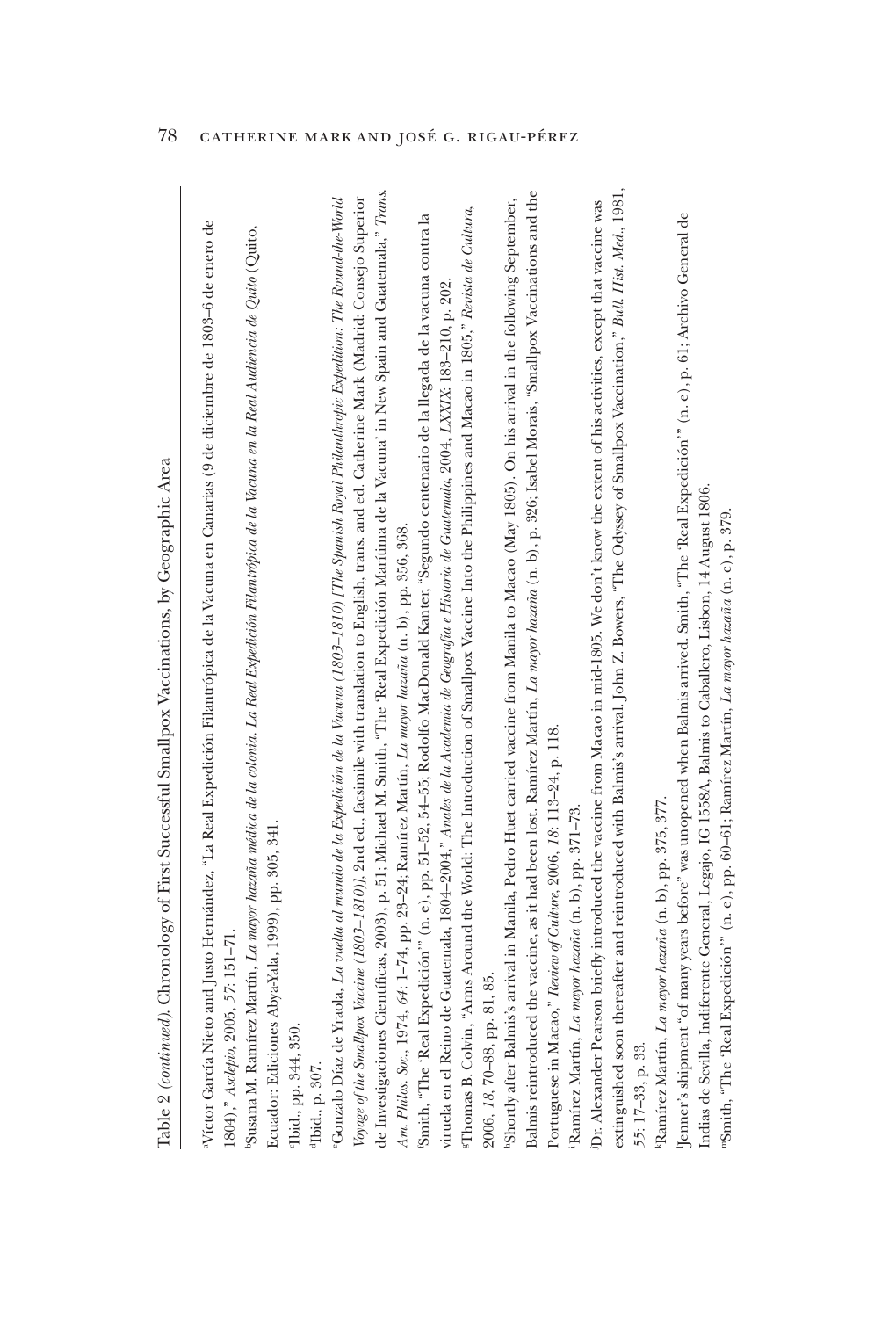Table 2 (continued). Chronology of First Successful Smallpox Vaccinations, by Geographic Area Table 2 *(continued)*. Chronology of First Successful Smallpox Vaccinations, by Geographic Area

nThe report of a single successful vaccination performed by Nariño in Bogotá in 1802 is suspicious, since there is no mention of further "The report of a single successful vaccination performed by Nariño in Bogotá in 1802 is suspicious, since there is no mention of further distribution. Ramírez Martín, La mayor hazaña (n. b), pp. 303-4. distribution. Ramírez Martín, *La mayor hazaña* (n. b), pp. 303–4. Tbid., p. 394. oIbid., p. 394.

PIbid., pp. 329-30. pIbid., pp. 329–30.

<sup>q</sup>Date of arrival in La Paz: ibid., p. 264. qDate of arrival in La Paz: ibid., p. 264.

rFirst vaccinations in Chile, Enrique Laval Manríquez, "La viruela en Chile," *Anales Chilenos de Historia de la Medicina*, 1967–1968; *9–10* : 203–76, pp. First vaccinations in Chile, Enrique Laval Manríquez, "La viruela en Chile," Anales Chilenos de Historia de la Medicina, 1967-1968; 9-10: 203-76, pp. 239, 246-51; expedition dates, Ramírez Martín, La mayor hazaña (n. b), pp. 417-19. 239, 246–51; expedition dates, Ramírez Martín, *La mayor hazaña* (n. b), pp. 417–19.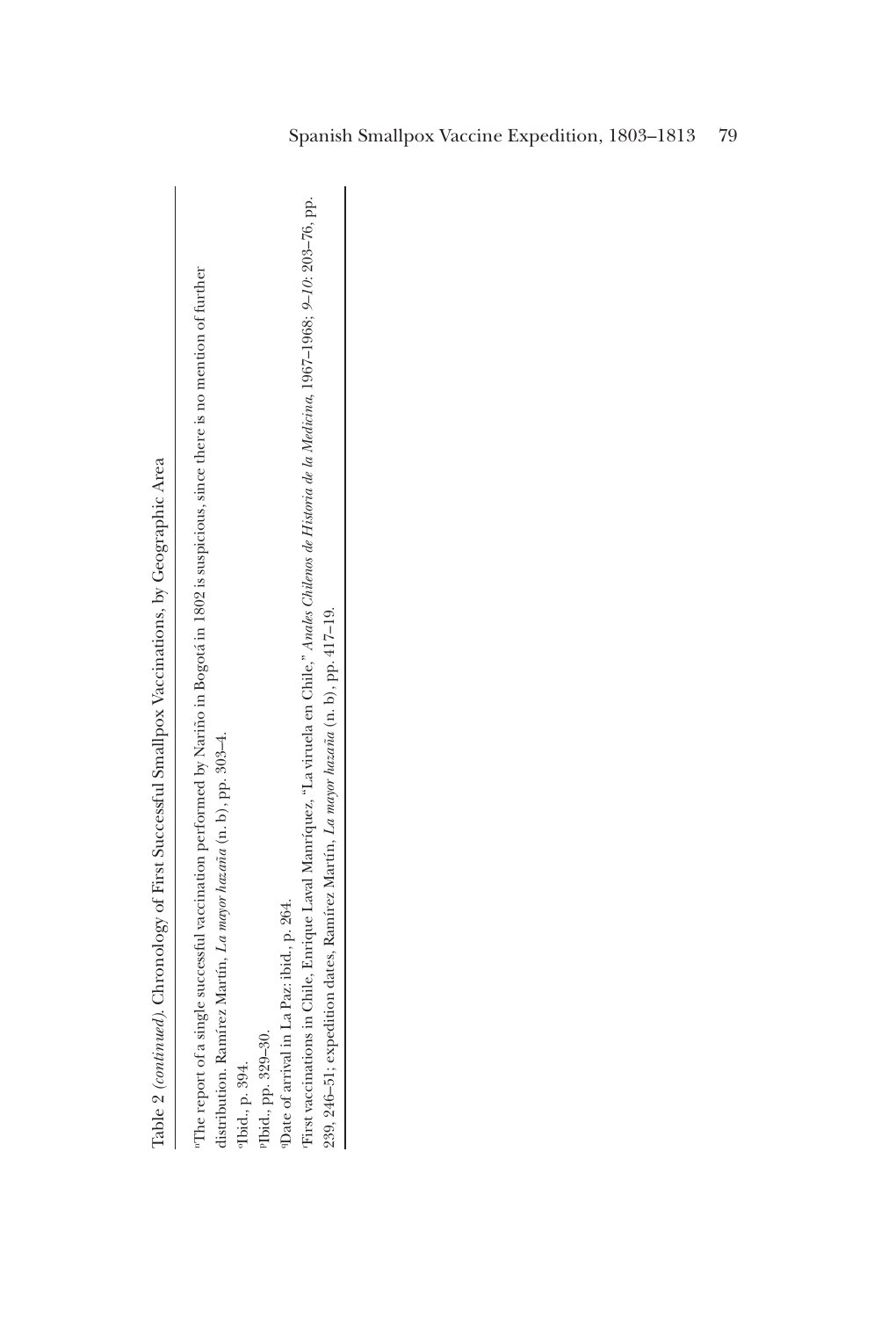

Figure 2. Routes of the Balmis and the Salvany Subexpeditions in the Americas.

teous reception they nevertheless received, the orderly progress of the vaccination program instituted by Dr. Tomás Romay, his cooperation, and the recent success in Venezuela appear to have influenced Balmis's reaction. He reviewed the vaccination program, congratulated Governor Someruelos and Dr. Romay on their accomplishments, and submitted his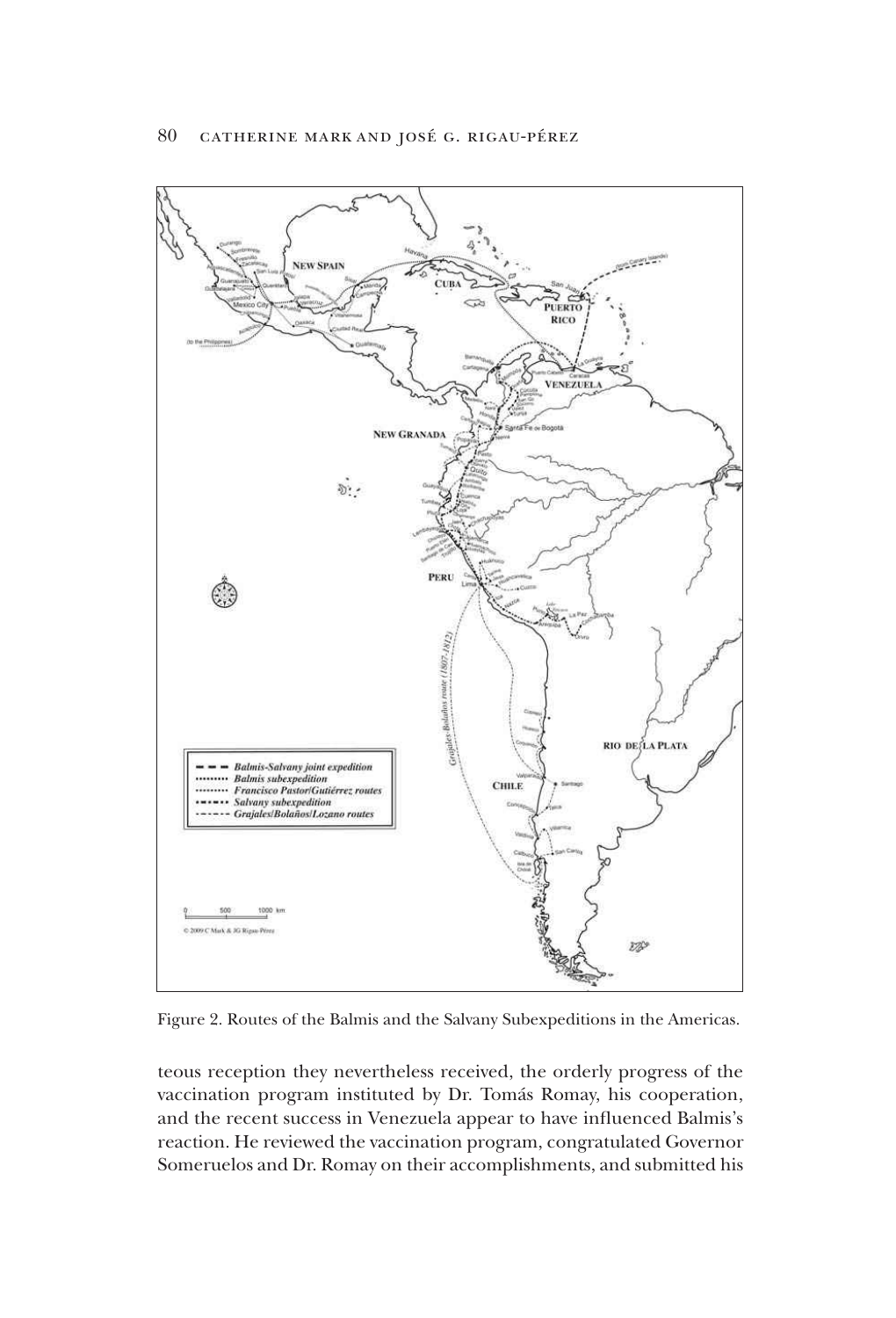proposal for a central vaccination board (which, with the patronage of the Havana Economic Society, would operate successfully for many years).<sup>24</sup>

From Havana, they sailed to the Mexican ports of Sisal and Veracruz ( June–July 1804), once more in the wake of the vaccine, which had arrived weeks earlier from Cuba. Here they found no comprehensive strategy, however; vaccine distribution was unsystematic, and adequate supervision was lacking.<sup>25</sup> Although frustrated by the loss of priority in this important component of the monarchy, Balmis set out with his usual tenacity to institute the full program, safeguard the vaccine, and manage its continued distribution.

Between June 1804 and February 1805, Balmis and his aides vaccinated susceptible people and trained physicians in Mexico City and in most major and many minor cities and towns of New Spain, from Mérida and Veracruz in the east to Guadalajara in the west and Durango in the north. Secondary missions were sent to Tabasco, Oaxaca, Chiapas, and Guatemala, and local expeditions soon reached Sonora, Chihuahua, and Texas. Despite heated disputes between Balmis and Viceroy José Iturrigaray, expedition members collaborated with local political, medical, and religious authorities to establish a network of vaccination boards and clinics. It is estimated that the expedition immunized at least 100,000 people in Mexico, most of whom were children (the age group most likely to be susceptible to smallpox). $26$ 

With their objectives in New Spain achieved, in February 1805 Balmis and his staff sailed from Acapulco for the Philippines aboard the *Magallanes*, accompanied by twenty-six Mexican boys as vaccine carriers. The parents entrusted their sons to the expedition for monetary compensation and the promise that they would be returned. Conditions on board were deplorable, with dirty, crowded quarters and miserly rations; only the generosity of other passengers and a rapid crossing allowed the expedition to avert misfortune.<sup>27</sup> Vaccinations began within a day of the expedition's arrival in Manila (April 1805). Balmis soon left Manila for reasons of health and appointed Gutiérrez to lead the work in the Philippines. Before the expedition's return to Mexico in 1807, some of the staff traveled throughout the islands, including Cebú, Mindanao, and the

<sup>24.</sup> Smith, "'*Real Expedición*'" (n. 15), pp. 22–23; José López Sánchez, *Vida y obra del sabio médico habanero Dr. Tomás Romay Chacón* (Havana: Librería Selecta, 1950), pp. 121–30.

<sup>25.</sup> Patricia Aceves Pastrana and Alba Morales Cosme, "Conflictos y negociaciones en las expediciones de Balmis," *Estudios Hist. Novohispan.* 1997, *17* : 171–200.

<sup>26.</sup> Smith, "'*Real Expedición*'" (n. 15), p. 49.

<sup>27.</sup> AGI, IG 1558A, Balmis to Caballero, Manila 18 August 1805.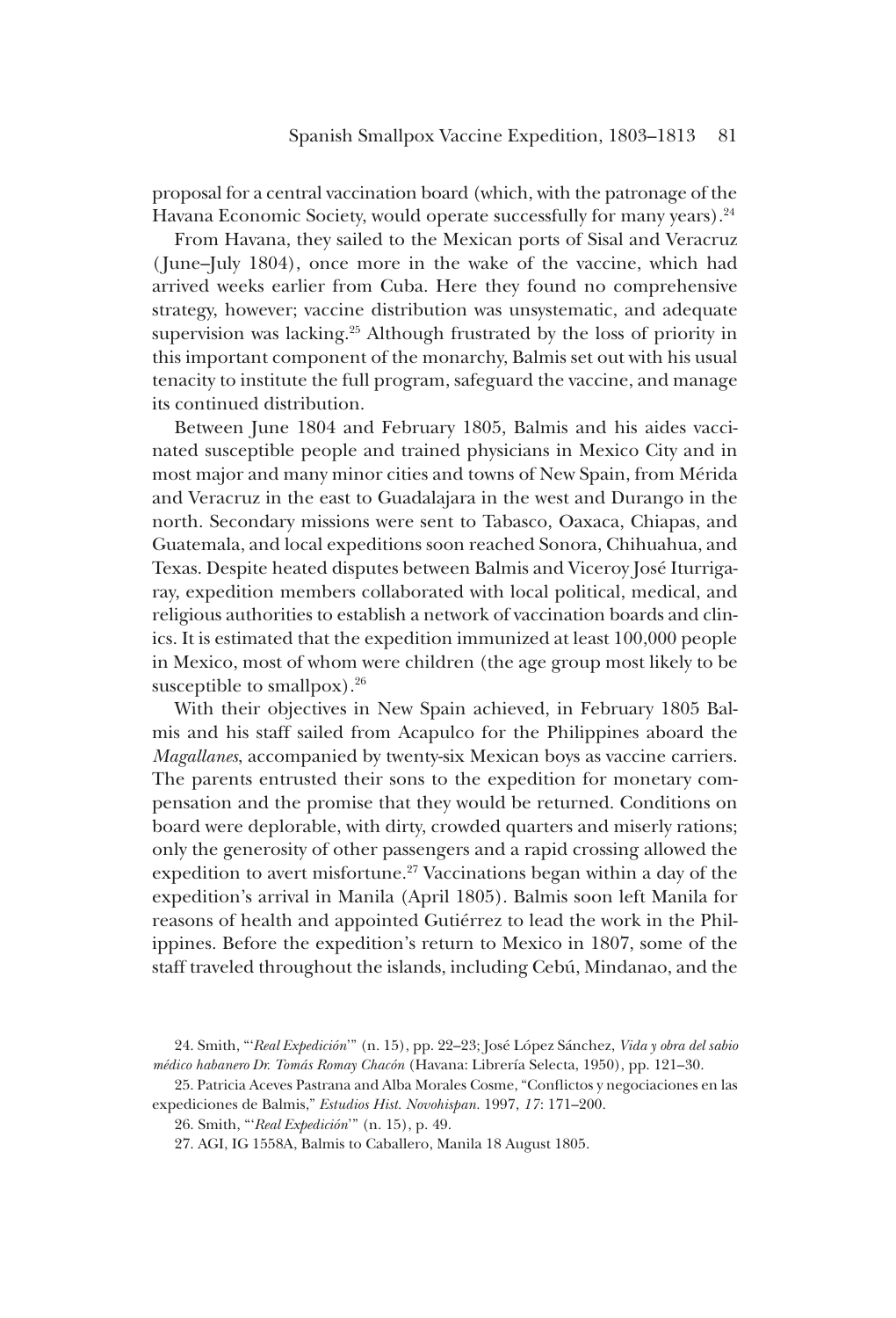Visayas, where vaccinations exceeded 20,000.<sup>28</sup> A vaccination board was established in the capital.<sup>29</sup>

Balmis sailed to the Asian mainland (September 1805), reestablished vaccination in the Portuguese colony of Macao, where it had been introduced and lost earlier that year, and created a vaccination board. Together with Manila's, this board would supply vaccine to neighboring areas for years to come.30 In Canton (Guangzhou, China), when agents of the Spanish Royal Philippine Company refused their support, Balmis turned to the British East India Company, which provided aid and a vaccination center. In one of history's sad ironies, the date of this British–Spanish cooperation coincides almost exactly with the decisive confrontation between these powers at Trafalgar (October 1805). Balmis returned to Europe aboard a Portuguese frigate, stopping briefly at the island of St. Helena ( June 1806). He landed in Lisbon in August and was received triumphantly at court by King Carlos IV in September 1806.

Balmis was appointed inspector general of the vaccine for Spain and the Indies and continued to work toward the prevention of smallpox. Spain was soon engulfed by the Napoleonic invasion, but Balmis was sent to Mexico once more (1810) to reintroduce the vaccine where it had been lost and to search for an indigenous source of cowpox. While in Valladolid de Michoacán (now Morelia), he noticed (he later claimed) the preparations for the uprising of 16 September 1810 that initiated Mexico's War of Independence and quickly returned to Mexico City. In August 1811, while he waited in the city of Xalapa to depart from the port of Veracruz, the insurgents invaded the region. By his own account, Balmis was the only physician and surgeon available to treat the civilians, the royalist defenders of the city, and the captive wounded insurgents.<sup>31</sup> In 1813 he returned to Spain; he was named chamber surgeon by Fernando VII (1815), elected to the Royal Academy of Medicine (1816), and died at sixty-five years old in Madrid in February 1819.<sup>32</sup>

28. Smith, "'*Real Expedición*'" (n. 15), p. 58.

29. Thomas B. Colvin, "Arms Around the World: The Introduction of Smallpox Vaccine Into the Philippines and Macao in 1805," *Revista de Cultura*, 2006, *18*, 70–88.

30. C. Michele Thompson, "The Nguyen Initiative to Acquire *Vaccinia*, 1820–1," in *Acta: First International Conference on History of Medicine in Southeast Asia*, ed. Harold J. Cook and Laurence Monnais. Wellcome Series in the History of Medicine (Amsterdam: Rodopi, in press), ch. 8.

31. Smith, "'*Real Expedición*'" (n. 15), p. 62; Moreno Caballero, *Sesión apologética* (n. 11), pp. 34 –35.

32. Susana M. Ramírez Martín, *La mayor hazaña médica de la colonia. La Real Expedición Filantrópica de la Vacuna en la Real Audiencia de Quito* (Quito, Ecuador: Ediciones Abya-Yala, 1999), p. 287.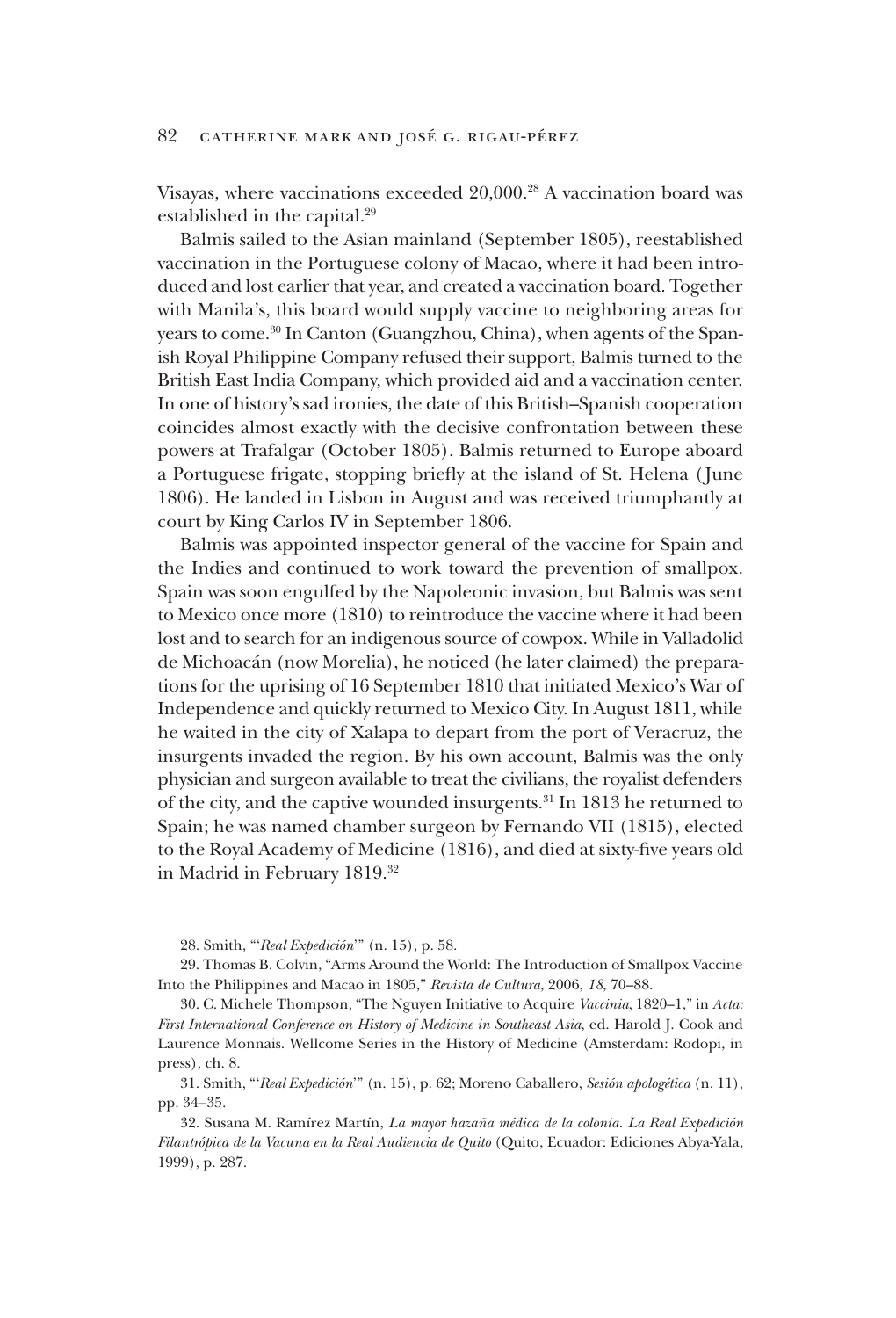# The Salvany Subexpedition

Salvany's retinue traveled a considerably more arduous route than Balmis's group; they faced the distances, punishing terrain, and harsh climates of the Andes, and Salvany soon began to experience the ill health that would accompany him for the remainder of the journey (Fig. 2). Difficulties began when their brig ran aground in the mouth of the Magdalena River (May 1804), although passengers and vaccine were rescued. In the course of their travel and faced with local smallpox outbreaks, the group divided frequently to visit cities, villages, and settlements, often assisted by local missionary friars. They vaccinated and taught the technique to physicians and laypeople in a path down the western side of the South American continent. Following the river from Cartagena, they reached Bogotá in December, directed eight general vaccination sessions, and established boards for the prevention of smallpox and yellow fever in New Granada.<sup>33</sup> In March 1805, they began the journey south through the Andes, to Neiva, Popayán (May 1805), Pasto, Ibarra, Quito ( July 1805), Ambato, Riobamba, Cuenca (October 1805), Loja, Piura (December 1805), Trujillo, Lambayeque, Cajamarca, and Lima, where they arrived in May 1806.

The vaccine had been introduced in the Peruvian capital from Buenos Aires the previous year. Vaccine from Portugal had arrived in Bahia (Brazil) at the end of 1804, reached Rio de Janeiro the following May, Montevideo in July, and Buenos Aires in August.<sup>34</sup> Dried vaccine lymph was then sent to the inland provinces and, by boat, to Santiago de Chile, where successful vaccinations were obtained in October 1805. Almost simultaneously, vaccine was propagated in Lima from samples sent by overland mail from Buenos Aires.<sup>35</sup> Salvany was chagrined to find that vaccine distribution was haphazard and that some local physicians were making handsome earnings through fees charged for vaccination. While in Lima, he presented his doctoral dissertation at the University of San Marcos (November 1806).

Salvany traveled to Cuzco, Ica, Nasca, and Arequipa (September 1807). He was forced to halt in Puno, on the shores of Lake Titicaca, in September 1808 to recover from a heart ailment, but then continued on to

33. AGI, IG 1558A, extract of letter from Viceroy Amar, Bogotá, 19 June 1805.

34. Isabel Morais, "Smallpox Vaccinations and the Portuguese in Macao," *Review of Culture,* 2006, *18* : 113–24; Ramírez Martín, *La mayor hazaña* (n. 32), p. 323. Vaccine transportation from Brazil to Angola was not successful until 1819; see Dauril Alden and Joseph C. Miller, "Out of Africa: The Slave Trade and the Transmission of Smallpox to Brazil, 1560–1831," *J. Interdiscip. Hist.*, 1987, *18* : 195–224, esp. pp. 211–12.

35. Ramírez Martín, *La mayor hazaña* (n. 32), pp. 323–25; Lastres, *La salud pública* (n. 8), p. 55.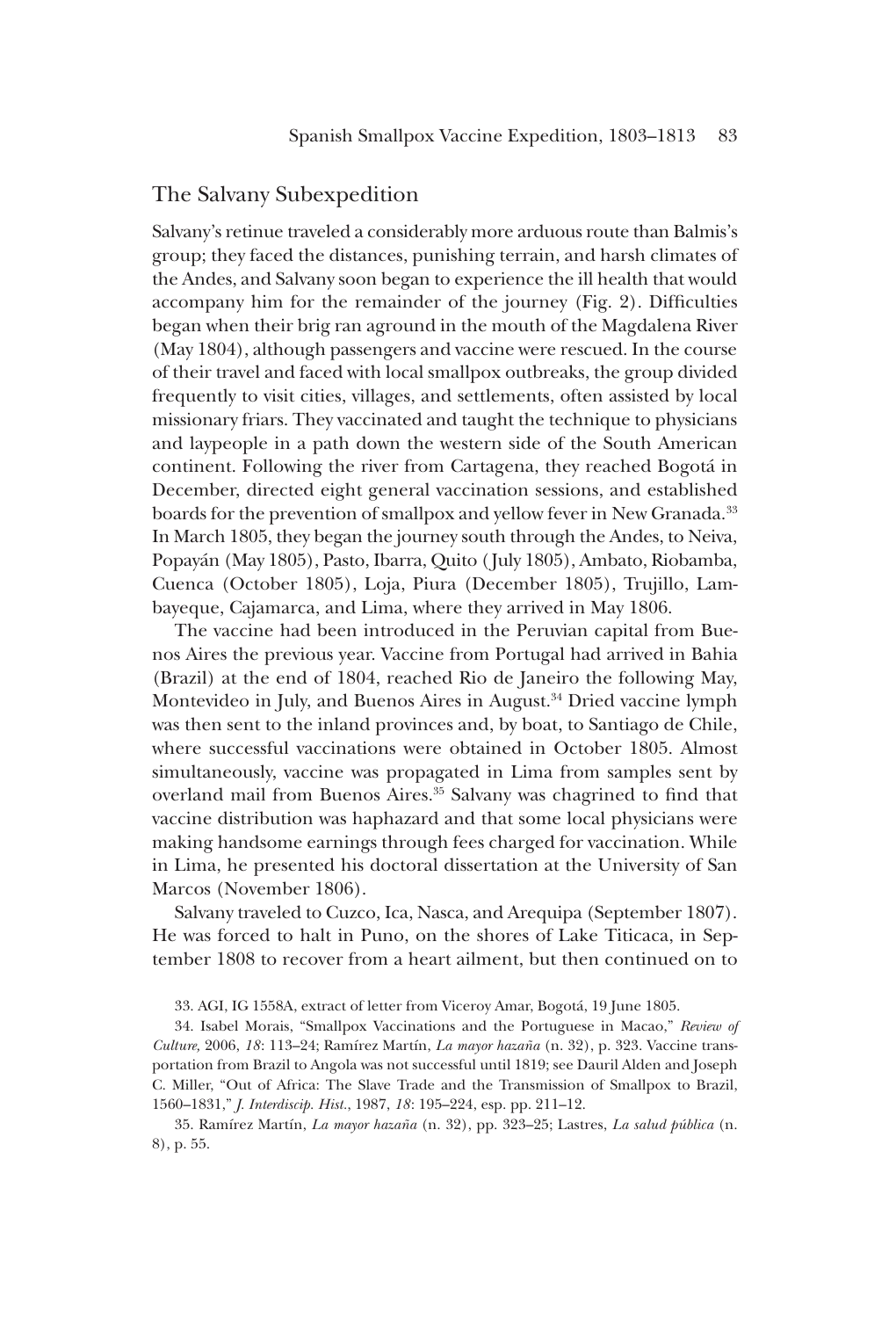the territory of the viceroyalty of Buenos Aires. His last report (La Paz, March 1809) indicated that there had been nearly 200,000 vaccinations in Peru. He included a medical certificate documenting his extremely poor health but nevertheless outlined plans to continue the expedition. His 4,000-kilometer progress through half of South America by boat, horse, and mule; on foot; and even on the backs of human porters came to an end in Cochabamba, present-day Bolivia, where he died in July 1810.<sup>36</sup> Grajales and Bolaños carried the vaccine from Lima to Chile, arriving in Valparaiso in December 1807. Four years and a revolution later, $37$  they sailed from southern Chile for the Peruvian port of El Callao, concluding the South American expedition in 1812.

# From "Last Conquistador" to "First Vaccination Campaign"

By 1804, six years from the publication of Jenner's discovery, vaccine lymph had spread through Europe and reached the Americas, India, China, the East Indies, and Australia through the agency of enterprising individuals, societies, and government officials. The Philanthropic Smallpox Expedition is usually mentioned only as part of that progress, in terms of the history of smallpox or smallpox vaccination. One of the first books based on comprehensive research on the expedition's voyages (Díaz de Yraola, 1948) opens with an invocation of adventure, discoverers, and conquistadors.<sup>38</sup> The expedition in fact represented the world's first vaccination campaign in that it possessed the modern characteristics of such a project: it was centrally planned and executed by specialized staff assigned exclusively to the subject, with goals that included shortterm broad coverage of populations and geographic areas and long-term institutionalization of vaccine services.

Vaccination campaigns designed to quickly protect large populations in remote areas are a recent development in public health, made possible by technological improvements but especially by the success of the World Health Organization's smallpox eradication campaign (1967–80) and the 1977 World Health Assembly's resolution to pursue "Health for all by the year 2000."<sup>39</sup> It is therefore not surprising that the historiography of the

<sup>36.</sup> Miguel Parrilla Hermida, "Biografía del Doctor José Salvany Lleopart," *Asclepio*, 1980, 32: 303-10.

<sup>37.</sup> Ramírez Martín, *La mayor hazaña* (n. 32), p. 419.

<sup>38.</sup> Gregorio Marañón, "Prologue," in Díaz de Yraola, *Vuelta al mundo* (n. 11), pp. 7–12.

<sup>39.</sup> Basch, *Vaccines and World Health* (n. 2), pp. 40–45.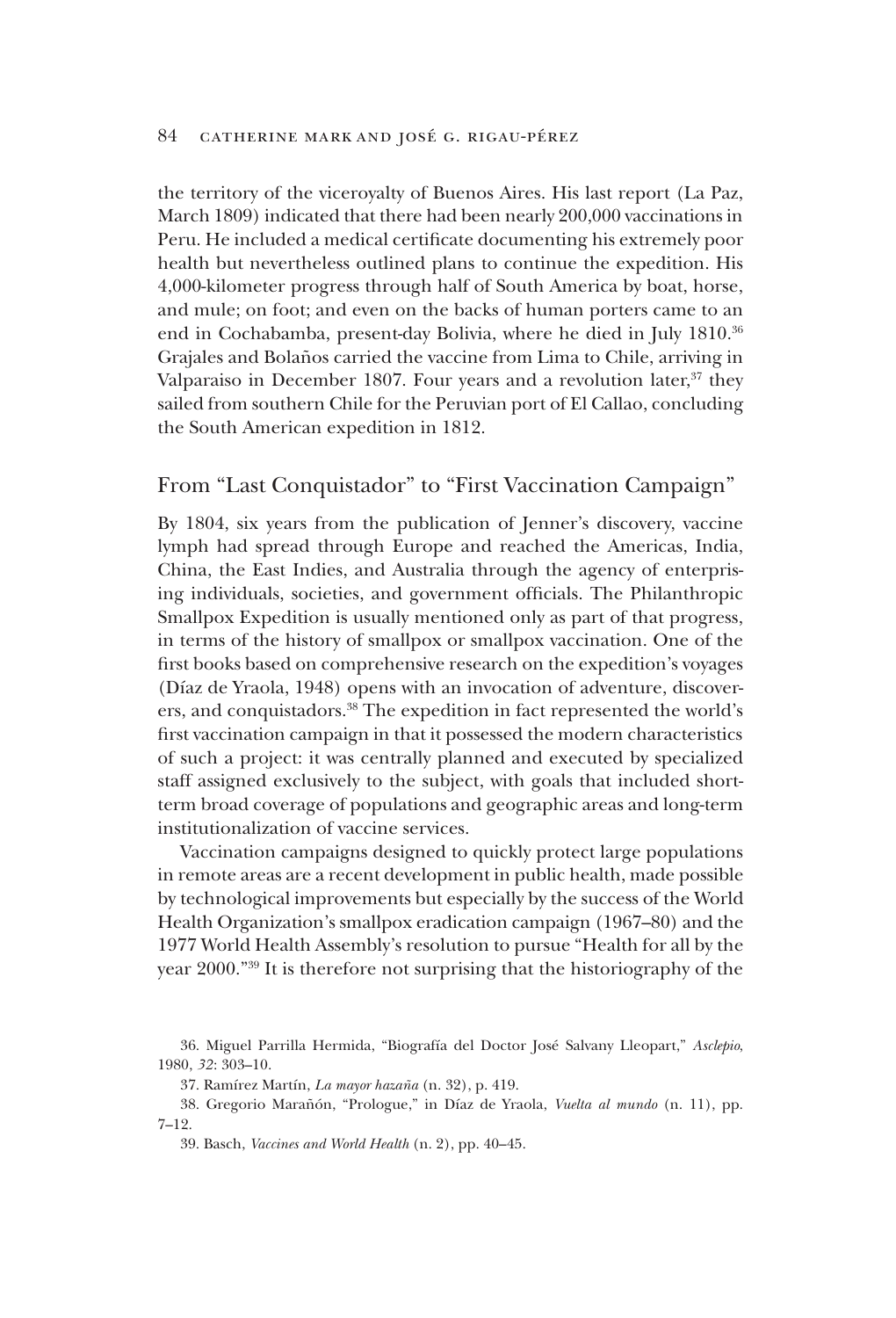Royal Expedition offers only one source that (very succinctly) compares it to a modern campaign. The Venezuelan physician-historian Ricardo Archila called it, in 1969, "one of the pioneers among sanitary measures at an international scale, distinguished as the first [centrally] directed, systematic campaign with epidemiologic considerations."<sup>40</sup>

Unquestionably, large numbers of people were vaccinated before the Spanish expedition as a result of the introduction of vaccination in the British army and navy in 1800 (not compulsory until 1802 and after 1811, respectively) and in British India starting in 1802.<sup>41</sup> Operations in the military are very different from campaigns in civil society, but the vaccination of Indian civilians may have been more in the nature of a campaign. One of the earliest ventures was the shipment of vaccine eastward via Baghdad and Basra to India, where it arrived in 1802.<sup>42</sup> Although cursory comparison suggests similarities with Spain's initiative, the combination of political and social factors created very different contexts for the Spanish and British introductions.

Smallpox was an "old," endemic disease in India. Both the illness and its treatment had long figured in customs and beliefs and were associated with specific deities.<sup>43</sup> Inoculation was an established practice in parts of the subcontinent; attempts to replace it with vaccination had both economic and quasi-religious implications and therefore met with more resistance there than it did in Spanish America.<sup>44</sup> Imperial control had yet to be consolidated; in the early 1800s British India was still the dominion of the East India Company, which shared political and administrative responsibilities with the British government. Vaccine introduction in India was not initially conceived as an organized campaign and at first relied as much on individual dedication and local contacts as on official means.<sup>45</sup>

40. Ricardo Archila, "La Expedición Balmis en Venezuela [Parte I]," in *IV Congreso Panamericano de Historia de la Medicina* (Guatemala: Ministerio de Educación, 1970), pp. 171–203, esp. 173.

41. A. M. Ward, "Smallpox and Vaccination in the Armed Forces From the Eighteenth Century Onwards," *St. Bartholomew's Hospital Journal*, 1960, *64* : 197–99; John S. Keevil, *Medicine and the Navy*, 4 vols. (Edinburgh: E & S Livingstone, Ltd., 1957–1963), *3* : 350–51; and Niels Brimnes, "Variolation, Vaccination and Popular Resistance in Early Colonial South India," *Med. Hist.*, 2004, *48* : 199–228.

42. John Z. Bowers, "The Odyssey of Smallpox Vaccination," *Bull. Hist. Med.*, 1981, *55* : 17–33; Michael Bennett, "Passage Through India: Global Vaccination and British India, 1800–05," *J. Imp. Commonw. Hist.*, 2007, *35* : 201–20.

43. David Arnold, "Smallpox and Colonial Medicine in Nineteenth-Century India," in *Imperial Medicine and Indigenous Societies*, ed. David Arnold (Manchester: Manchester University Press, 1988), pp. 45–65; Bowers, "The Odyssey of Smallpox Vaccination" (n. 42), pp. 23–24.

44. Arnold, "Smallpox and Colonial Medicine" (n. 43), p. 56.

45. Bennett, "Passage Through India" (n. 42), pp. 201–20.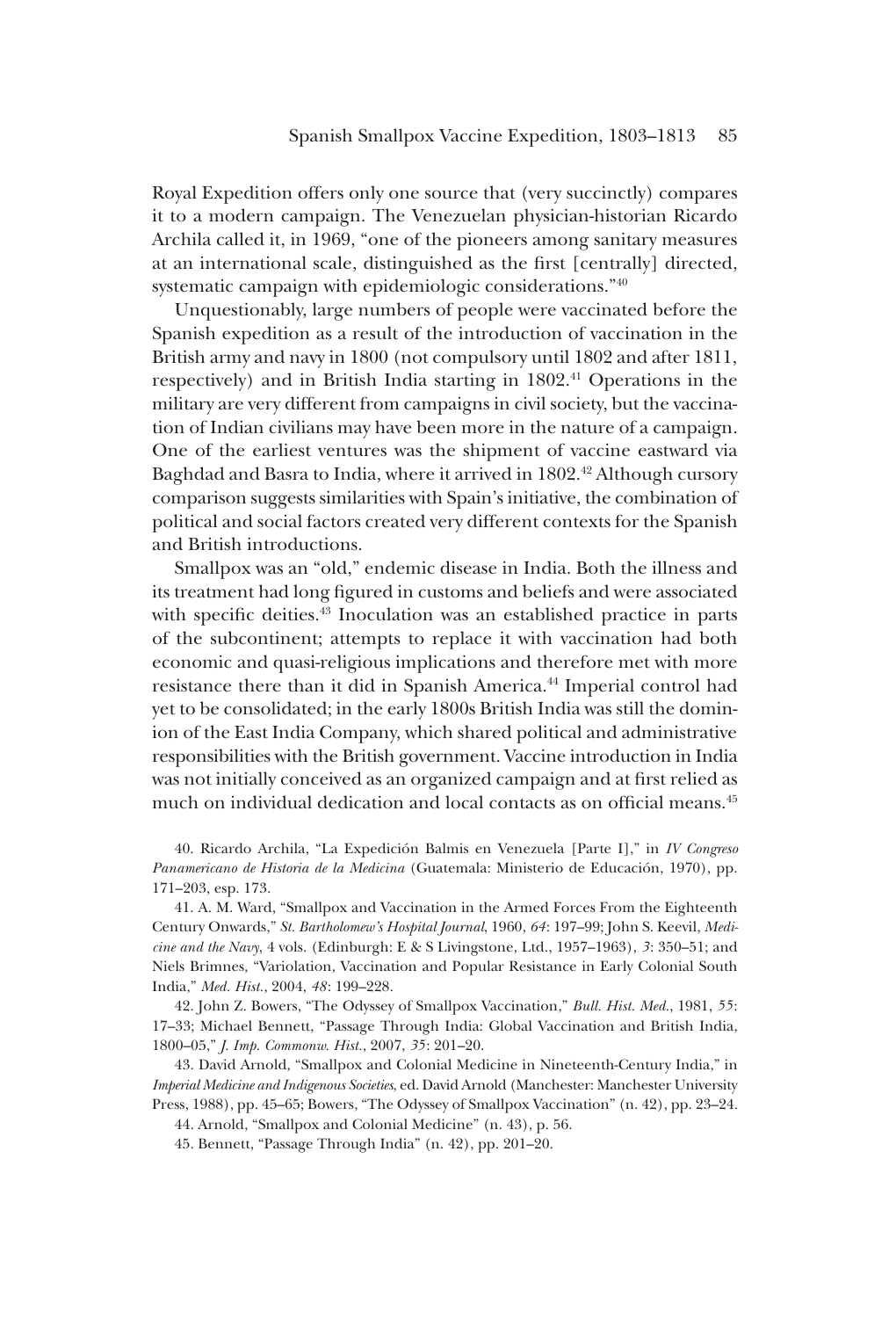Schemes for government control were initiated soon thereafter, however; by 1803, the Madras Presidency had published a plan and was training vaccinators.<sup>46</sup> It was therefore a government program for a limited area quite unlike the scope of the Spanish expedition.

As it had been introduced to the Americas relatively recently, smallpox held no place in the ancestral belief systems or customs of the indigenous peoples in Spanish America, and vaccination thus did not supplant an existing tradition. Spain's three-century-old political authority was firmly established, and its well-organized military, ecclesiastical, judicial, and medical infrastructures equipped it for carrying out such a campaign. The king and the Council of the Indies considered that administrative control of vaccine distribution in the overseas territories was a responsibility of the state, to be supported by its institutions at all levels. To broaden the spatial and temporal scope of vaccine distribution, from the beginning the plan included establishment of permanent institutions for disease control in the form of centrally organized and supervised vaccination boards, each of which had regulations adapted to local needs and circumstances.<sup>47</sup>

### Constants in Vaccination

Alexandra M. Stern and Howard Markel have remarked on the continuing importance, since Jenner's day, of specific technical, financial, and social issues that affect the impact of any immunization program.<sup>48</sup> The frequency of dissension between local authorities and the expedition staff members indicates the conceptual novelty and the administrative and political difficulties presented at that time by still-important issues surrounding the introduction of new immunizations, such as efficacy, safety, cost, control, coverage, technology transfer, and the protection of human subjects. Many of the disagreements along the expedition's voyages have been attributed to Balmis's arrogance. From our perspective, however, the controversies can be seen less as due to personal conflicts than to the development of professionalization in public health. Balmis claimed preeminence for the opinion of the expert over that of the local military authority or even local medical staff.

46. Brimnes, "Variolation, Vaccination and Popular Resistance" (n. 41), pp. 202–3.

47. Ricardo Archila, "The Balmis Expedition in Venezuela. Part II: Founding of the Central Vaccination Board, 1804," in *Aspects of the History of Medicine in Latin America*, ed. John Z. Bowers and Elizabeth F. Purcell (New York: Josiah Macy, Jr. Foundation, 1979), pp. 142–81; Susana M. Ramírez Martín, "El legado de la Real Expedición Filantrópica de la Vacuna (1803–1810): las Juntas de Vacuna," *Asclepio*, 2003, *56* : 53–61.

48. Alexandra M. Stern and Howard Markel, "The History of Vaccines and Immunization: Familiar Patterns, New Challenges," *Health Affairs*, 2005, *24* : 611–21.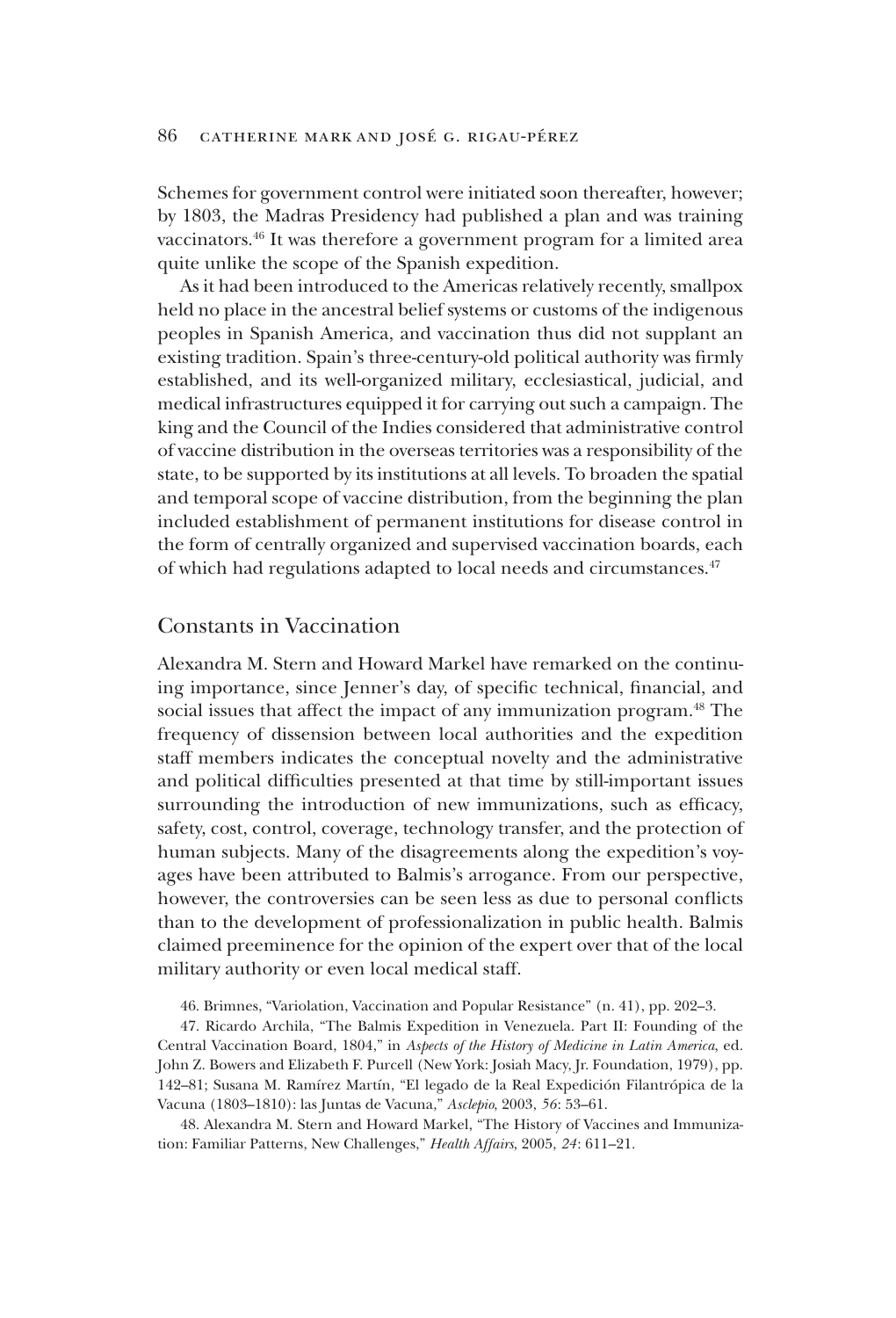#### Clinical Issues

The major subject of argument throughout the expedition's travels was the quality of local vaccine. This issue has been crucially important in every vaccination campaign ever since. At present, efficacy is proven before vaccine licensure in large clinical trials that compare the incidence of natural disease in vaccinated and unvaccinated people. The use of "controls" was not a common practice at the time of the expedition.<sup>49</sup> Balmis's own work on the value of the agave and begonia plants for treatment of syphilis, published in Madrid in 1794, did not incorporate the idea of comparative testing.50 Whenever the question of efficacy came up, Balmis and his generation tried, on a patient-by-patient basis, to determine whether the person had become immune to smallpox or had produced a typical vaccination reaction (which "proved" that prior vaccination was "false" or ineffective).

The absolute safety of the vaccine is never questioned in the expedition's documents. Like most vaccinators in his generation, Balmis was practically blind to the possibility of serious side effects.<sup>51</sup> Nevertheless, there were two potential causes of problems: the infection itself and the method with which it was disseminated. Balmis and his contemporaries (until about 1814) failed to see that the arm-to-arm method served to transmit other diseases, such as erysipelas, syphilis, and hepatitis.<sup>52</sup> The expedition's necessarily rapid pace (spreading vaccine, instructing practitioners, establishing a vaccination board, and moving on) allowed little opportunity for detecting such problems.

#### Administrative Issues

Funding for the expedition's services was the vaccinators' other important source of disagreement with local authorities. Their parsimony has been attributed, with reason, to limited means and the prior arrival of small-

49. Abraham M. Lilienfeld, "*Ceteris Paribus*: The Evolution of the Clinical Trial," *Bull. Hist. Med.*, 1982, *56* : 1–18.

50. Francisco Xavier de Balmis, *Demostración de las eficaces virtudes nuevamente descubiertas en las raíces de dos plantas de Nueva-España, especies de ágave y de begónia, para la curación del vicio venéreo y escrofuloso y de otras graves enfermedades que resisten al uso del mercurio y demás remedios conocidos* (Madrid: Viuda de Joaquín Ibarra, 1794).

51. Even after all the vaccinations he conducted around the world, Balmis indicated to Minister Caballero in Madrid (AGI, IG 1558A, 12 February 1807) that "vaccine . . . did not cause the least harm, the least risk, to those who received it."

52. Donald R. Hopkins, *Princes and Peasants: Smallpox in History* (Chicago: University of Chicago Press, 1983), p. 85.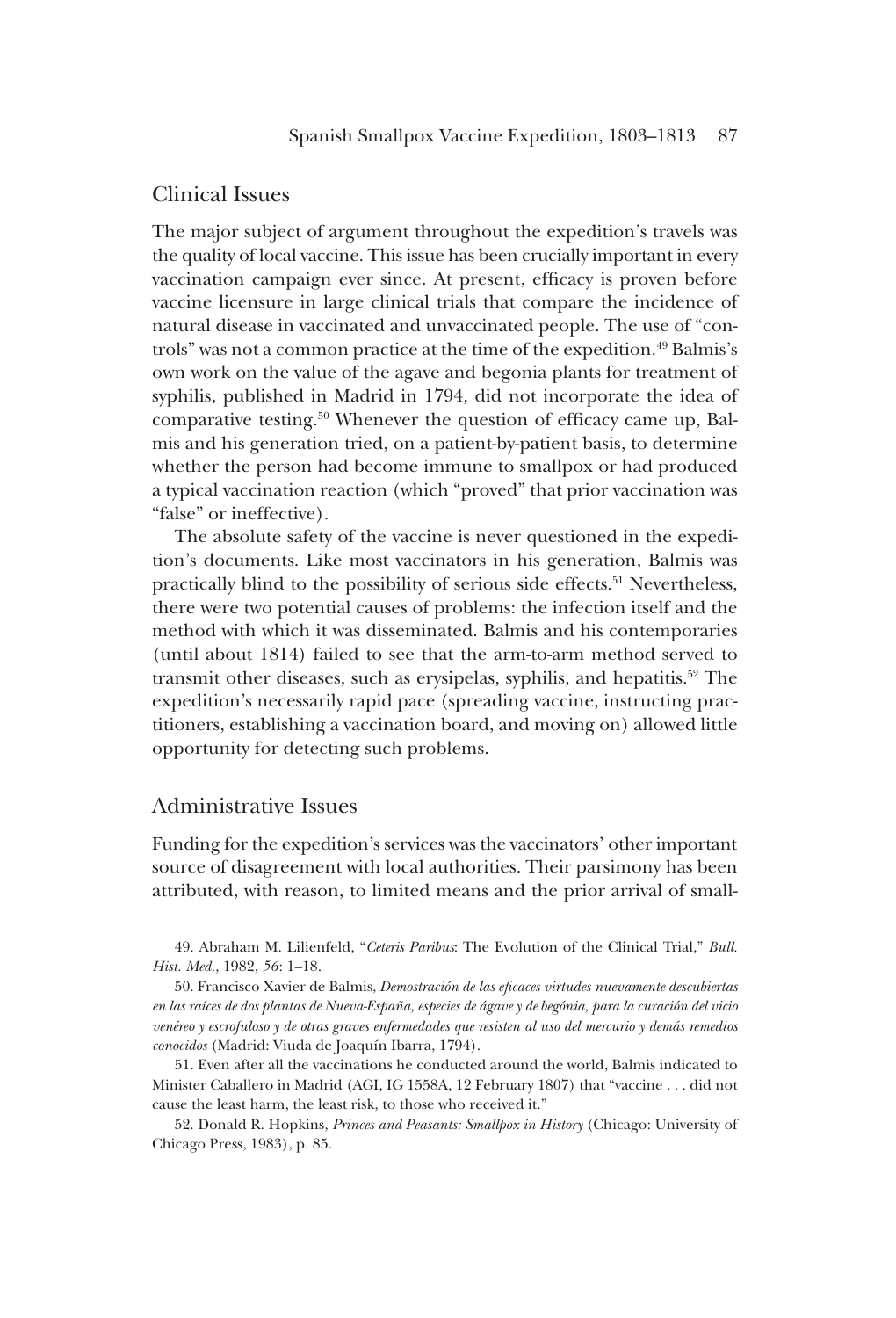pox vaccine at a critical time in the empire's economy. Nevertheless, we must move beyond anecdote to underscore a constant tension in public health efforts: it is difficult to persuade society that the cost of vaccination (for any disease) represents a wise investment and a long-term savings. In our day, cost-effectiveness studies are conducted to examine the benefits derived from vaccination and to produce economic arguments that will convince policymakers. Although Carlos IV apparently decided with his heart, rather than his pocket, on the need to send the expedition to America, his bureaucrats in Madrid reasoned that the benefit for the most severely affected populations, the Native Americans, would result in greater income for the Treasury.<sup>53</sup>

Until recently, accounts of the Spanish expedition focused on a protagonist, Francisco Xavier de Balmis, and his journey around the globe from 1803 to 1806. In truth, the mission was a ten-year institutional effort, from its planning in early 1803 to Balmis's return from Mexico in 1813. This was also the contemporary institutional view; Spain's government continued to pay the salaries of the staff for most of that decade, and Balmis held the position of director up to 1813. The single focus on Balmis's leadership has been reinforced by his own protestations in documents, by acceptance of staff hierarchy as an indication of individual capability, and by a lack of understanding of the fluidity of professional roles in a field operation. In fact, the expedition profited as much from central planning as it did from decentralization of local activities. The specially trained men who held subordinate positions titled "assistant" or "practitioner" were nevertheless able to show an extraordinary capacity for independent good judgment and hard work, because the campaign operated as a collection of groups in simultaneous action. Our current knowledge of the personal and professional lives of its staff is summarized in Table 1. There was, in addition, the "home base" in Madrid, where the bureaucrats received reports and from which they sent funds, books, or admonitions to local authorities.<sup>54</sup>

Transfer of vaccine-related technology was very important for Balmis. We have compared the expedition to a modern vaccination campaign,

53. AGI, IG 1558A, Opinion of the President of the Council of the Indies, Marqués de Bajamar, 26 May 1803.

54. Previous historians of the expedition have not mentioned that the documentation in the AGI, IG 1558A also contains the notes and comments of Mssrs. León and Salcedo, the clerks in charge of correspondence. Balmis, in a letter to Viceroy Venegas (Mexico, 31 January 1811) mentions one of them: "Mr. Antonio Salcedo, senior official at the Secretaría de Gracia y Justicia, through whose desk our expedition is handled" (Archivo General de la Nación, Mexico, Epidemias, vol. 17: 250).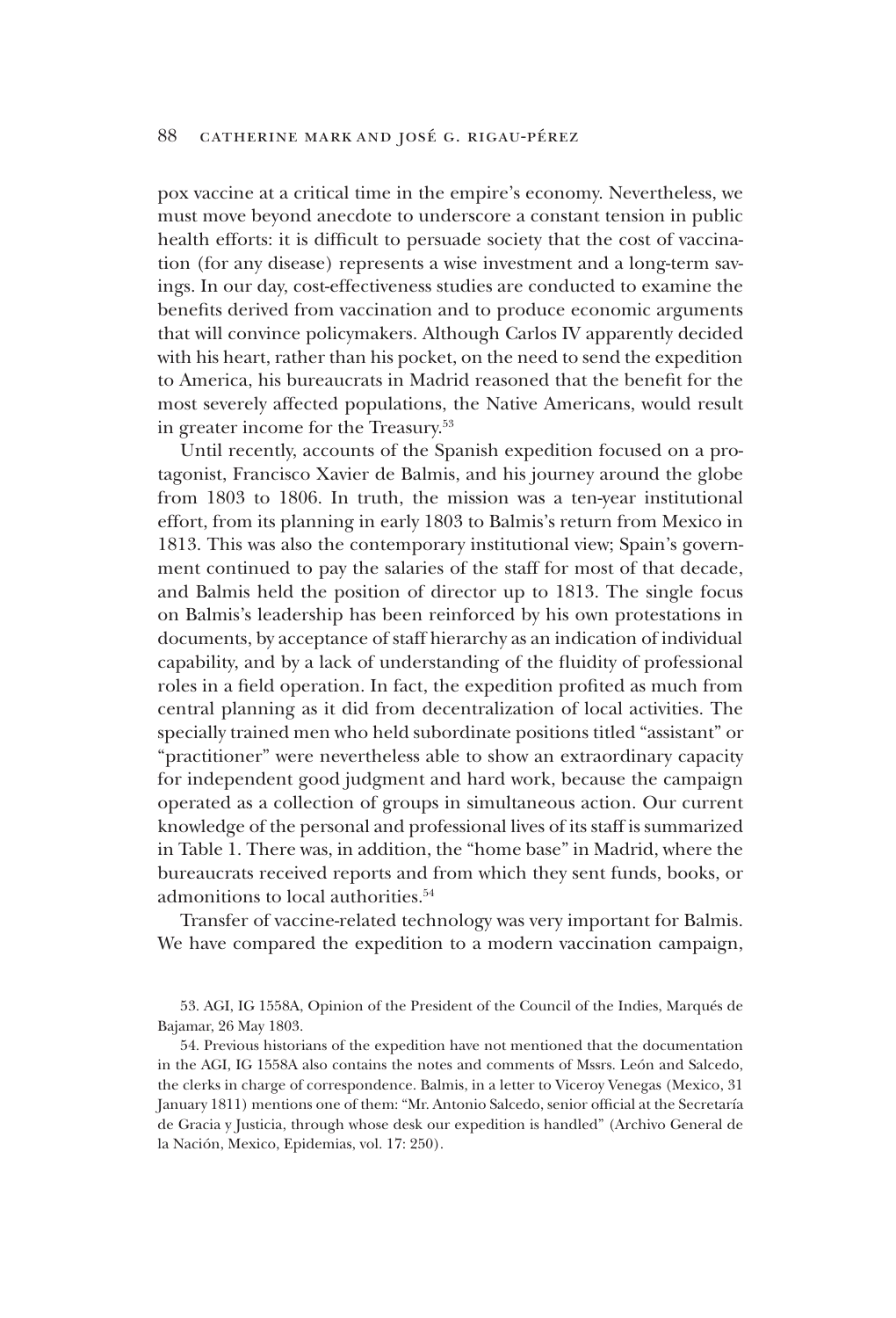but it could also serve as an example of technology transfer writ large: the processes and consequences of moving technological ideas, skills, procedures, hardware, and systems across a variety of boundaries.<sup>55</sup> Four phases have been proposed: decision to pursue the introduction of the new method; acquisition; innovation or first local use; and diffusion.<sup>56</sup> Vaccine was so desirable a product that the "decision to pursue" was made both in Madrid and in the periphery, as attested by the many efforts to import it before Balmis's arrival. Acquisition includes not only equipment but also expertise, a need Balmis addressed in two ways. Although vaccination manuals had circulated in the Americas for years, Balmis freely distributed his translation of Moreau's book to ensure strict adherence to Jennerian practice. Then he offered clinical demonstrations, described by a surgeon in Puerto Rico as "long conferences" given "chair to chair to make us see physically . . . when the vaccine pustule is ripe," which suggests that Balmis would sit next to the trainee, facing a vaccinated child.<sup>57</sup> Innovation with success demands mastery in maintenance and repair of the new method. Diffusion, or the replication of the innovation over time and geography, requires the multiplication of technicians and equipment. This temporal sequence is embedded in a context of social and physical forces that provide assistance or resistance to the adoption of the new system. For example, many local physicians were trained by the expedition, but they were expected to maintain the viable vaccine chain without any special support from the impoverished state—one of the reasons why, in some locations, vaccine became unavailable shortly after its introduction. Innovation gives prominence to new social actors, such as technicians, regulatory officials, and consumers. As mentioned above, conflicts between these groups and a hierarchical society in severe tension characterized the march of the campaign. In the context of the wars of independence, vaccination boards, and even vaccine, were frequent casualties. The perceived benefits, the requirements, and the demand for the new method changed in the years after the expedition.

57. AGI, Audiencia de Santo Domingo, Legajo 2322, deposition of Juan Antonio Dorado, surgeon of the San Juan ("Fixed") Regiment, 1 March 1804.

<sup>55.</sup> Bruce E. Seely, "Historical Patterns in the Scholarship of Technology Transfer," *Comparative Technology Transfer and Society*, 2003, *1* : 7–48; esp. p. 8.

<sup>56.</sup> Edward Beatty, "Approaches to Technology Transfer in History and the Case of Nineteenth-Century Mexico," *Comparative Technology Transfer and Society*, 2003, *1* : 167–200, on which the rest of the paragraph is based.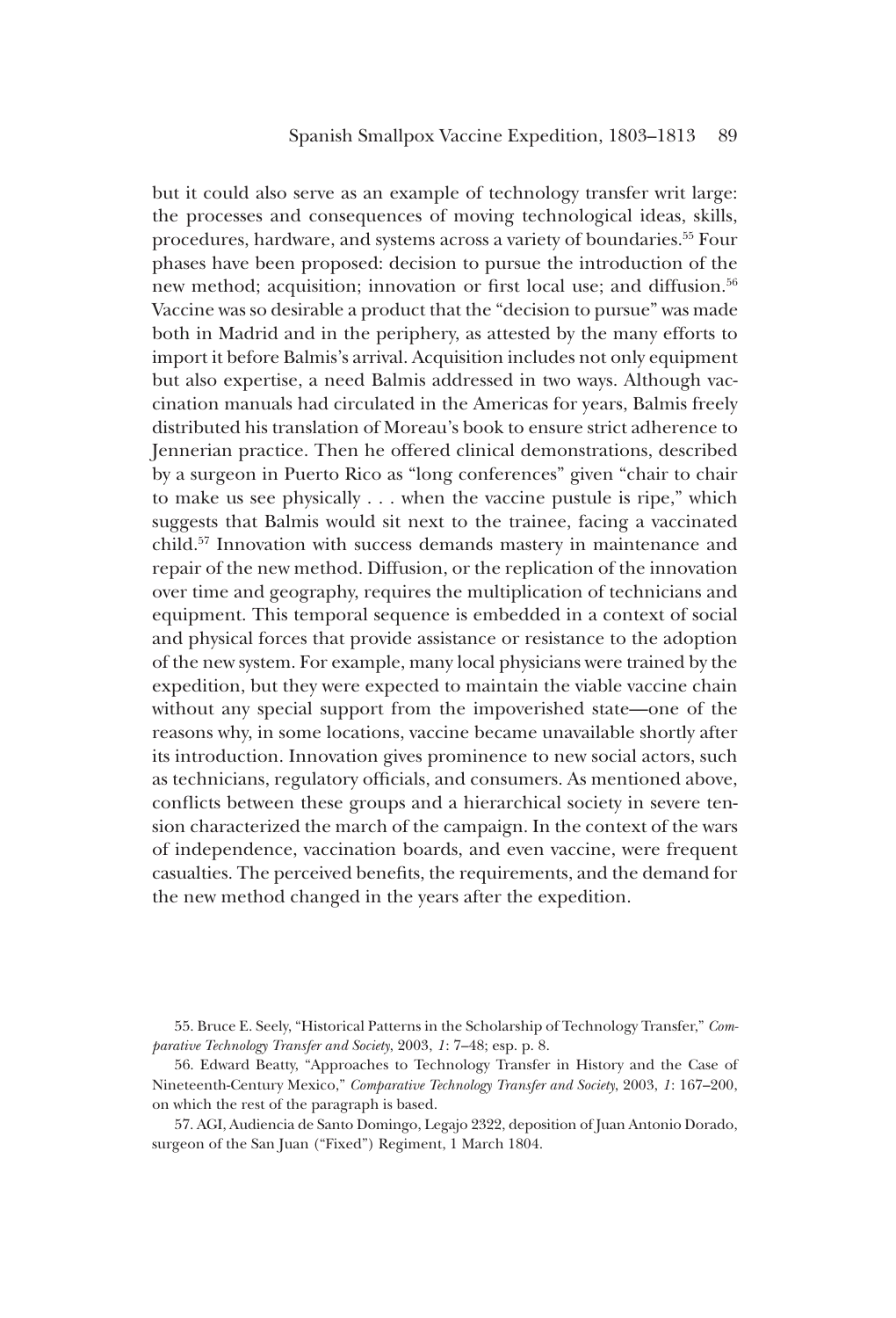# Epidemiologic Issues

It is estimated that the expedition vaccinated 100,000 persons in New Spain, perhaps twenty percent of those who might have benefited from vaccination.<sup>58</sup> Grajales claimed to have personally reached over 400,000 vaccinees in close to a decade of work from the Caribbean to Patagonia.<sup>59</sup> Expedition staff took a great many detours to small villages that were peopled mostly by natives to ensure that vaccine reached rural areas where smallpox outbreaks posed a risk to life (a precursor approach to action guided by surveillance). The staff took care to report the number of vaccinated persons (a process measure) and how, on occasion, they were able to control an outbreak (disease incidence). Nevertheless, we lack complete figures for vaccinations, total population, proportion of susceptible people, frequency of vaccination by class or racial origin, and frequency of smallpox cases in the succeeding years with which to ascertain the expedition's results. Although the estimate of coverage of twenty percent for New Spain may seem insufficient, the realistic goal would have been far below one hundred percent, considering this was an itinerant expedition using a new method that required that not all susceptible people be immunized (so that vaccine could be kept alive by arm-to-arm transmission). In contrast, the Rio de Janeiro municipal vaccine commission surpassed  $100,000$  vaccinees only after two decades of operation.<sup>60</sup> The protection of hundreds of thousands of vaccinees from infection or at least severe smallpox was a colossal achievement for the time.

#### Ethical Issues

The boys who sailed with the expedition in 1803 were foundlings, that is, they had been abandoned at birth, and someone had taken them to an asylum. On arrival the survivors were fed, clothed, and cared for, but a few days later, they were sent to live with adoptive families. Lactation, in exchange for meager pay, was one of the obligations of peasant mothers in northwest Spain, a system that was also used in early nineteenth-century France.<sup>61</sup> The king promised special protection and education in a school in Mexico for the children who participated in the expedition, which was a great improvement on their regular expectations. Undoubtedly,

60. Alden and Miller, "Out of Africa" (n. 34), p. 112.

<sup>58.</sup> Smith, "'*Real Expedición*'" (n. 15), p. 49.

<sup>59.</sup> Ramírez Martín, *La mayor hazaña* (n. 32), p. 419.

<sup>61.</sup> Ann F. La Berge, *Mission and Method: The Early Nineteenth-Century French Public Health Movement* (New York: Cambridge University Press, 1992), p. 272.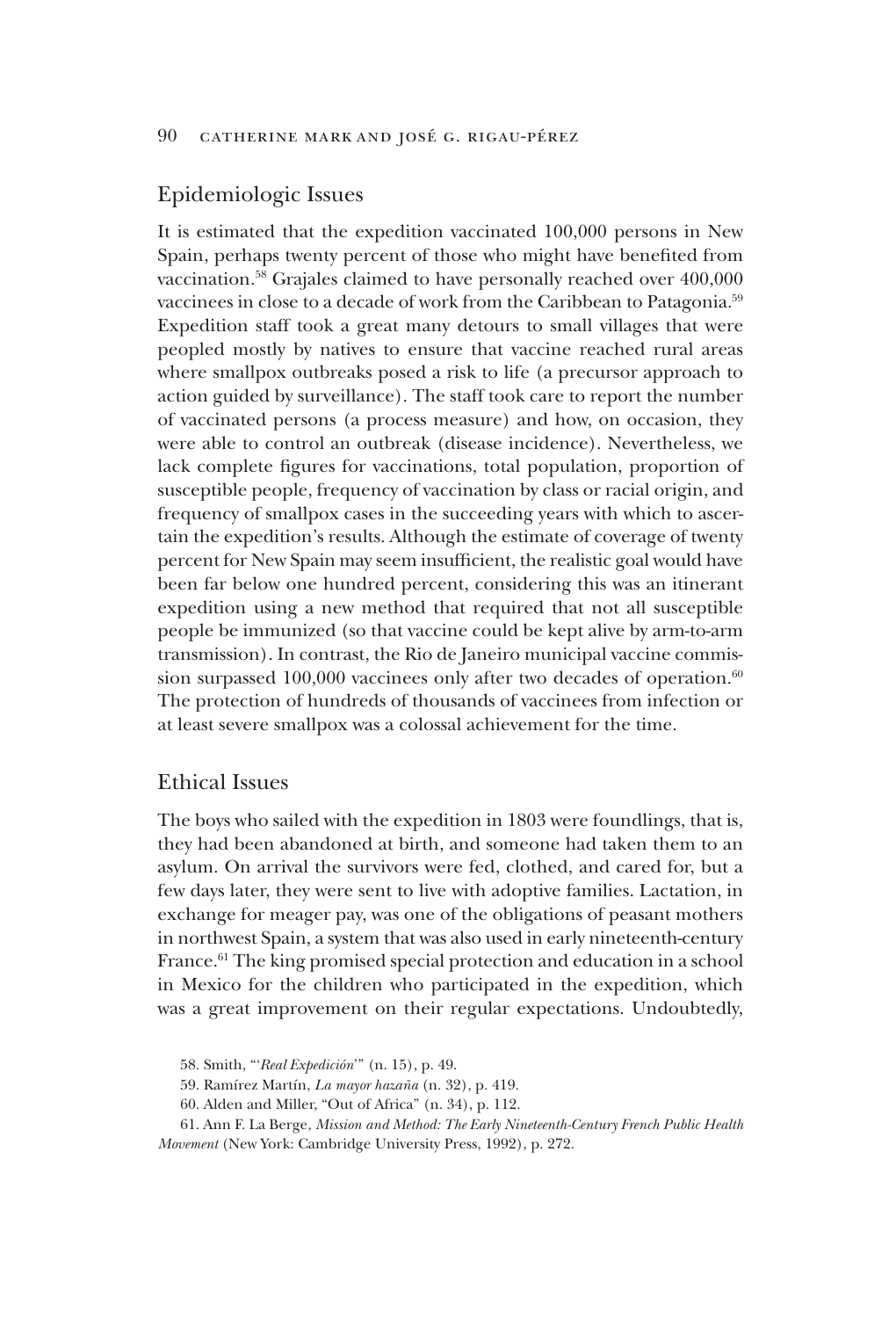the boys were well treated; after all, the vaccination chain depended on their health, and their appearance had to impress favorably the parents of potential vaccinees. Even so, four (six percent) of the sixty-two children who took part in the different sea voyages died. There was recognition that all children, including the foundlings, deserved a standard of care that included good food, clothing, and motherly attentions (that's why Isabel Zendala went with the expedition). Nevertheless, as shown by the attempt to test the efficacy of "goat pox" in foundlings in Madrid (stopped by the foundling home's Ladies' Board of Directors), state officials showed no hesitation in using wards of the state as tools with which to improve public health.<sup>62</sup>

In spite of the extraordinarily large number of vaccinations performed, letters to Madrid frequently reported local resistance to the expedition's efforts. The small group of educated officials, clerics, and professionals in Spanish American society was disposed to accept the method. Vaccination enjoyed the personal support of the king, his government, and prominent local churchmen, and the expedition enlisted the power of their prestige to encourage the public to take the vaccine. Once the first wave of volunteers was vaccinated, though, the expedition and succeeding Juntas de Vacunación faced the passive resistance of a large proportion of the population, out of, perhaps, fear of pain, distrust of governmental measures, indolence, inconvenience, or skepticism (there was, after all, no precedent in history for such a simple and effective preventive procedure). Salvany experienced such incredulity in Chocote, a "pueblo de indios" near Lambayeque (Peru) in January 1806. Although the inhabitants had invited him to come vaccinate them, the simplicity of the operation they saw made them doubt its effects. They accused Salvany of lying and being "the anti-Christ." He tried to convince them of the efficacy of the vaccine but reported, "although Indians are very simple and satisfied with little, they doubt everything, and especially that which the White Man proposes" so they remained "not very satisfied" by his explanations.<sup>63</sup>

Vaccination was voluntary, but to maintain the arm-to-arm vaccine chain, the expedition's staff occasionally forced the vaccine on unwilling subjects. On arrival in Veracruz (Mexico) in July 1804, Balmis found no volunteers to submit to the procedure because vaccine had been introduced from Cuba in April. Ten recruits from the local regiment, procured

<sup>62.</sup> Susana M. Ramírez Martín, "Juan José Heydeck, un alemán en la corte de Carlos IV: experimentos contra la viruela," *Asclepio*, 2006, *58* : 165–202.

<sup>63.</sup> AGI, IG 1558A, José Salvany to Antonio Caballero, Lima, 1 October 1806. This episode is entirely misrepresented in Díaz de Yraola, *La vuelta al mundo* (n. 11), p. 181.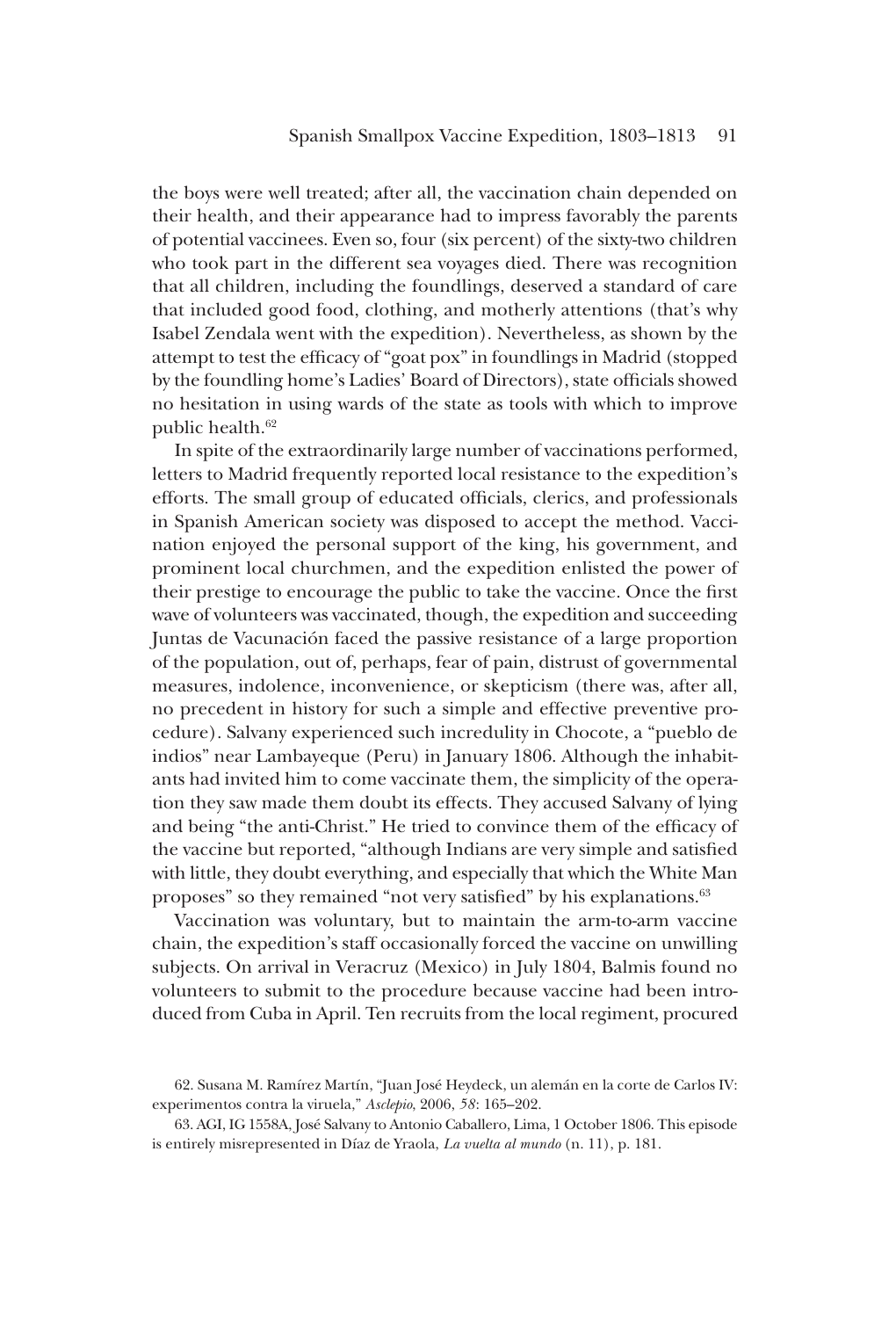by the governor, were then vaccinated. $64$  A similar situation in Mexico City in August forced a municipal official to "compel" twelve individuals to submit to vaccination. Lymph from these vaccinees was transmitted because the same official "dragged in twenty Indian women whose children were vaccinated only after a thousand entreaties . . . Then every single one immediately went to the closest apothecary to get an antidote for the poison that had been introduced into their children's arms."<sup>65</sup> There was also some active resistance locally, not to the vaccine, but to the work and demands of the expedition. Institutions and officials were reluctant to provide the funds, attention, and respect that the expedition required, at a time when the economies of Spain, its viceroyalties, and even cities were exhausted by the demands of war. The knowledge of such institutional objections might also have affected some individuals' decision to accept vaccination.

# Conclusion

Although the overall itinerary of the expedition is by now well established, there are important gaps in our knowledge of its activities and effects. No contemporary drawing or painting that we know portrays participants or their work. The expedition's documentary sources are scattered throughout the world and even within countries and archives. The most complete list of documentary sources published so far is in Ramírez Martín's work, which covers archives in Spain, Venezuela, Ecuador, and Bolivia.<sup>66</sup> Other researchers have worked with documents in the national repositories of Mexico, Cuba, Puerto Rico, Venezuela, Peru, and Chile, but we know of no accounts based on the central archives of Colombia or the Philippines. The local records of Puebla (Mexico), Cuzco (Peru), Oruro, and Cochabamba (Bolivia) may hold interesting findings, as these are the last known locations of principal expedition staff. The concerns and observations of Balmis and his associates are scattered in mentions throughout hundreds of manuscript pages. Their transcription to electronic format, so that specific words and phrases can be easily searched, will allow a dif-

64. Smith, "'*Real Expedición*'" (n. 15), p. 32.

65. Ibid., p. 35.

66. Ramírez Martín, *La mayor hazaña* (n. 32), pp. 585–664. See also Ramón Navarro García, "Análisis de los documentos esenciales sobre la Real Expedición de Balmis-Salvany," in Ramírez et al., *La Real Expedición Filantrópica de la Vacuna* (n. 11), pp. 61–75, and additional documentary sources in Susana M. Ramírez Martín, "Los perfiles de Francisco Xavier Balmis," in *La colección Balmis del Real Jardín Botánico. Retorno ilustrado del viaje a Oriente de la Expedición de la Vacuna (1803–1806)*, ed. María Pilar de San Pío Aladrén (Madrid: Lunwerg Eds., 2006), pp. 31–53.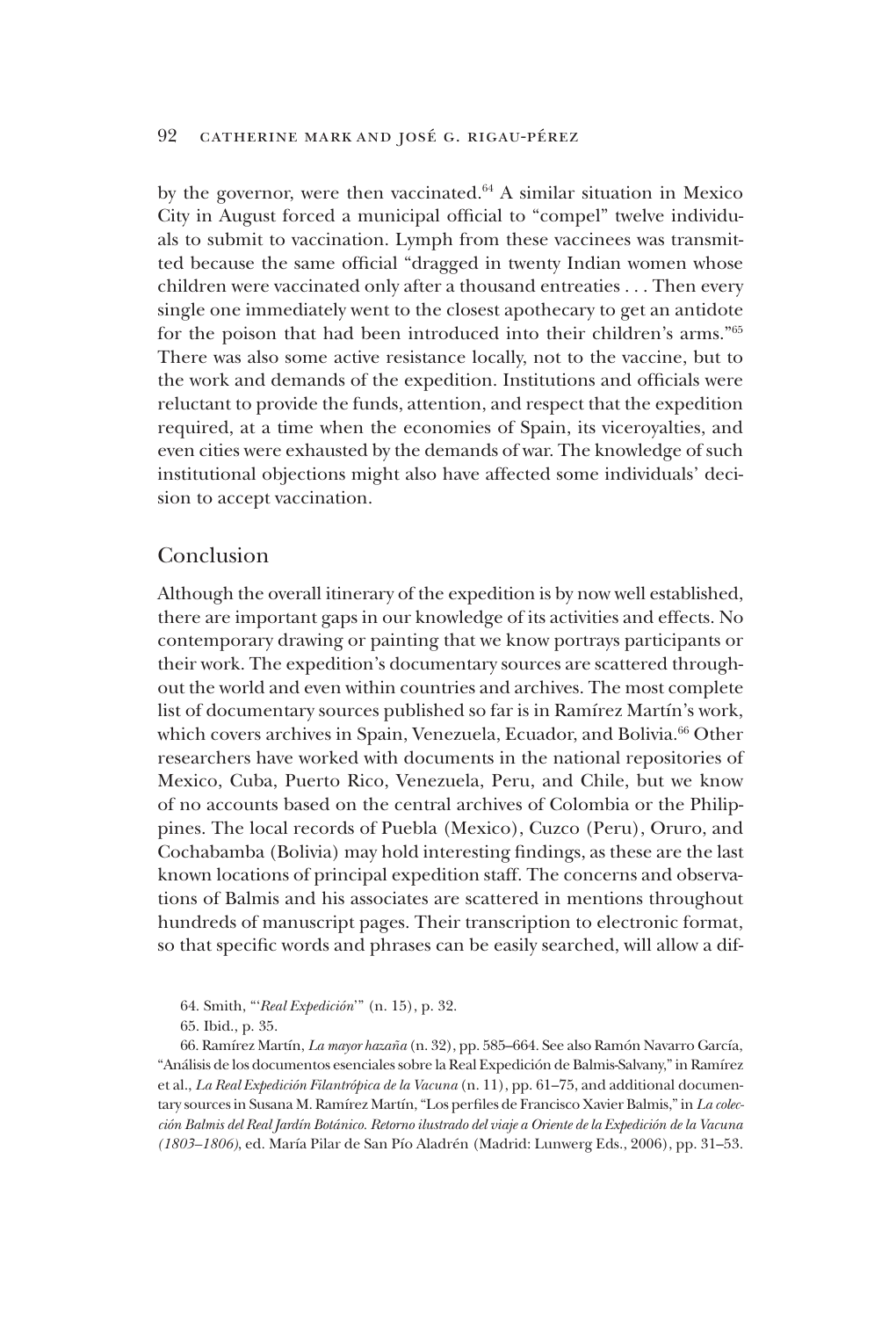ferent reading of these documents, which so far have been considered mainly as reports of geographic coverage. Local studies are also needed to measure the impact of the expedition on the health of the population. An examination of smallpox prevention activities in Mexico, in Guanajuato from 1797 to 1840 and in San Luis Potosí from 1805 to 1821, shows that, contrary to expectations, vaccine services were not always a quick casualty in the wars of independence. Guanajuato succeeded in preserving the vaccine and avoided smallpox epidemics for twenty-five years after the expedition's arrival, $67$  and vaccination continued in San Luis Potosí, albeit irregularly, until 1821.<sup>68</sup>

The Royal Philanthropic Vaccine Expedition represents an extraordinary administrative and sanitary achievement. In remote locations, individuals, or even local institutions, would not have been able to overcome the obstacles to the transport of viable vaccine over long distances, often far from the usual routes of maritime or land transportation. Smallpox eradication would have to wait until the second half of the twentieth century for the establishment of ordered infrastructures supported by a synchronized system of local, national, and international institutions.<sup>69</sup> Balmis and the Spanish authorities perceived the need for such coordination and made use of mechanisms that would, in time, be considered essential components of an effective vaccination campaign. Their farsighted approach in the planning of the 1803 expedition differed considerably from other early mass vaccination programs in Europe, the Americas, and Asia, and allowed them to establish appropriate procedures for delivering and maintaining vaccine supplies for the benefit of the population.<sup>70</sup>

catherine mark worked as a laboratory scientist in immunology research at University College London and at the Max Planck Institute, and she is currently

 $\frac{1}{2}$ 

<sup>67.</sup> Angela T. Thompson, "To Save the Children: Smallpox Inoculation, Vaccination, and Public Health in Guanajuato, Mexico, 1797–1840," *The Americas*, 1993, *49* : 431–55.

<sup>68.</sup> Ana Irisarri Aguirre, "La vacunación contra la viruela en la provincial de San Luis Potosí tras la expedición de Balmis: 1805–1821," *Fronteras de la Historia*, 2007, *12* : 197–226.

<sup>69.</sup> Ann Jannetta, *The Vaccinators: Smallpox, Medical Knowledge, and the "Opening" of Japan* (Stanford, Calif.: Stanford University Press, 2007), pp. 25–52.

<sup>70.</sup> An international group of scholars interested in the Balmis-Salvany expedition maintains a forum for discussion and comment, information postings, queries, document and file exchange, etc. Participation is welcomed; the site can be found at **http://groups. yahoo.com/group/balmis/**